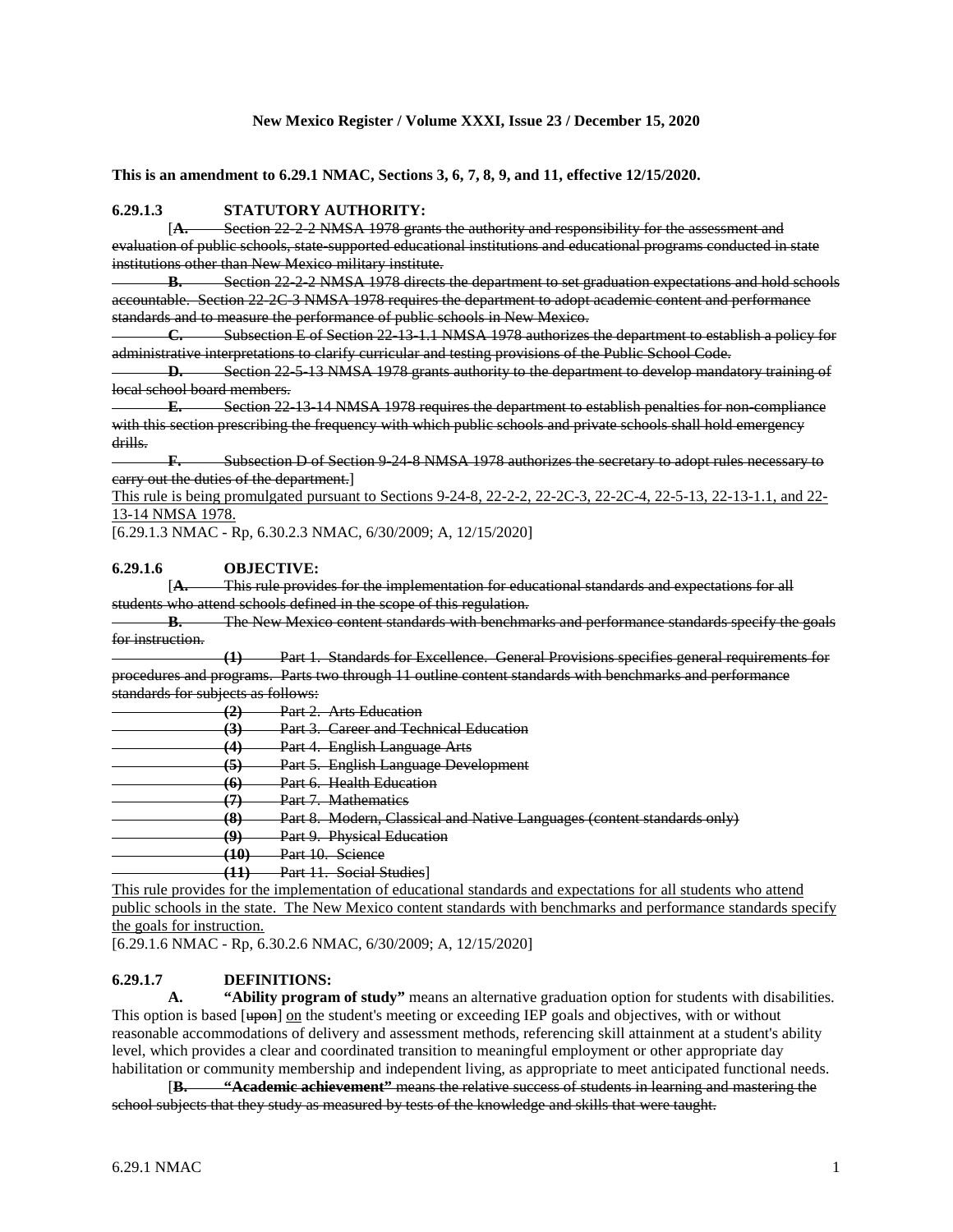**C. "Academic choices"** means required courses, elective courses, co-curricular activities and extracurricular activities available to students.

**D. "Accountability"** means that individuals or organizations should be held responsible for improving student achievement and should be either rewarded for their success or sanctioned for their lack of success. In education, accountability requires measurable proof that teachers, schools, districts and states are teaching students efficiently and well.]

[**E.**] **B. "Accreditation"** means the official recognition that a school or school district meets required standards. Schools are accredited [in two ways:] by voluntary regional accrediting associations or by state government. Accreditation also refers to the process of certifying that institutions of higher education meet certain standards in relation to such matters as the qualifications of their faculty, the condition of their facilities, and the appropriateness of their curriculum.

[**F. "Achievement"** means demonstrated accomplishment and the mastery of a clearly identified essential skill or of knowledge as a consequence of the individual's effort, learning and practice.

**G. "Achievement gap"** means the persistent differences in achievement among different groups of students as indicated by scores on standardized tests, grades, levels of educational attainment, graduation rates and other data.

**H. "Adequate yearly progress (AYP)"** means the state's measure of yearly progress toward achieving state academic standards, as described in the No Child Left Behind Act of 2001 (NCLB). Adequate yearly progress is the minimum level of improvement that states, school districts and schools shall achieve each year. This progress is determined by a collection of performance measures that a state, its school districts and subpopulations of students within its schools are expected to meet if the state receives Title I, Part A federal funding.]

[**I.**] **C. "Advanced placement (AP)"** means a course taught by high school teachers trained in advanced placement course delivery provided through the college board. These courses are more difficult and involve more work than a standard class. AP courses are considered college-level courses and may allow a student to earn college credit, depending [upon] on college [and] or university policies [at an institution the student may later attend].

[**J. "Advisor"** means a student's guidance counselor or other designated school official, which may include teachers assisting students and their parents with course work planning.

**K. "Aligned professional development"** means professional development that is aligned to the instructional or organizational needs of the school or district, and to the district's EPSS. Professional development is tied directly to the student achievement data of the school and district.

**L. "Annual measurable objective (AMO)"** means the target used to determine student performance for NCLB. This law requires states to develop target annual measurable objectives that will determine whether a school, a district or the state as a whole is making adequate yearly progress toward the goals of having all students performing academically at an acceptable rate by the year 2014.

**M. "Applied technology education"** means using technology in a course.

**N. "Articulation"** means planning a comprehensive and logical sequence of a program of studies.

**O. "Assessment"** means measurement. An assessment may be part of a system for testing and evaluating individual students, groups of students, schools or districts. Different types of assessment instruments include: achievement tests, minimum competency tests, developmental screening tests, aptitude tests, observation instruments, performance tasks, portfolio and authentic assessments. Assessments may contain questions in any of a number of formats. Common formats for standardized tests include: multiple-choice, short response and openended response.

**P. "Benchmark"** means a specific, measurable goal or objective for students to meet at various points during the school year. Benchmarks describe what all students shall know and be able to do in a content area by the end of designated grades or levels.]

[**Q.**] **D. "Bilingual multicultural education"** means [an instructional program that uses two languages (English and the home language of students) as mediums of instruction in the teaching-learning process.] a program of instruction using two languages, including English and the home or heritage language, as a medium of instruction in the teaching and learning process.

[**R.**] **E. "Career and technical education"** means organized programs offering a sequence of courses, including technical education and applied technology education, which are directly related to the preparation of individuals for paid or unpaid employment in current or emerging occupations requiring an industry-recognized credential, certificate, or degree. This phrase is also referred to as "vocational education" at Section 22-14-1 NMSA 1978.

[**S. "Career and technical education course"** means a course with content that provides technical knowledge, skills and competency-based applied learning, and that aligns with the regulations for educational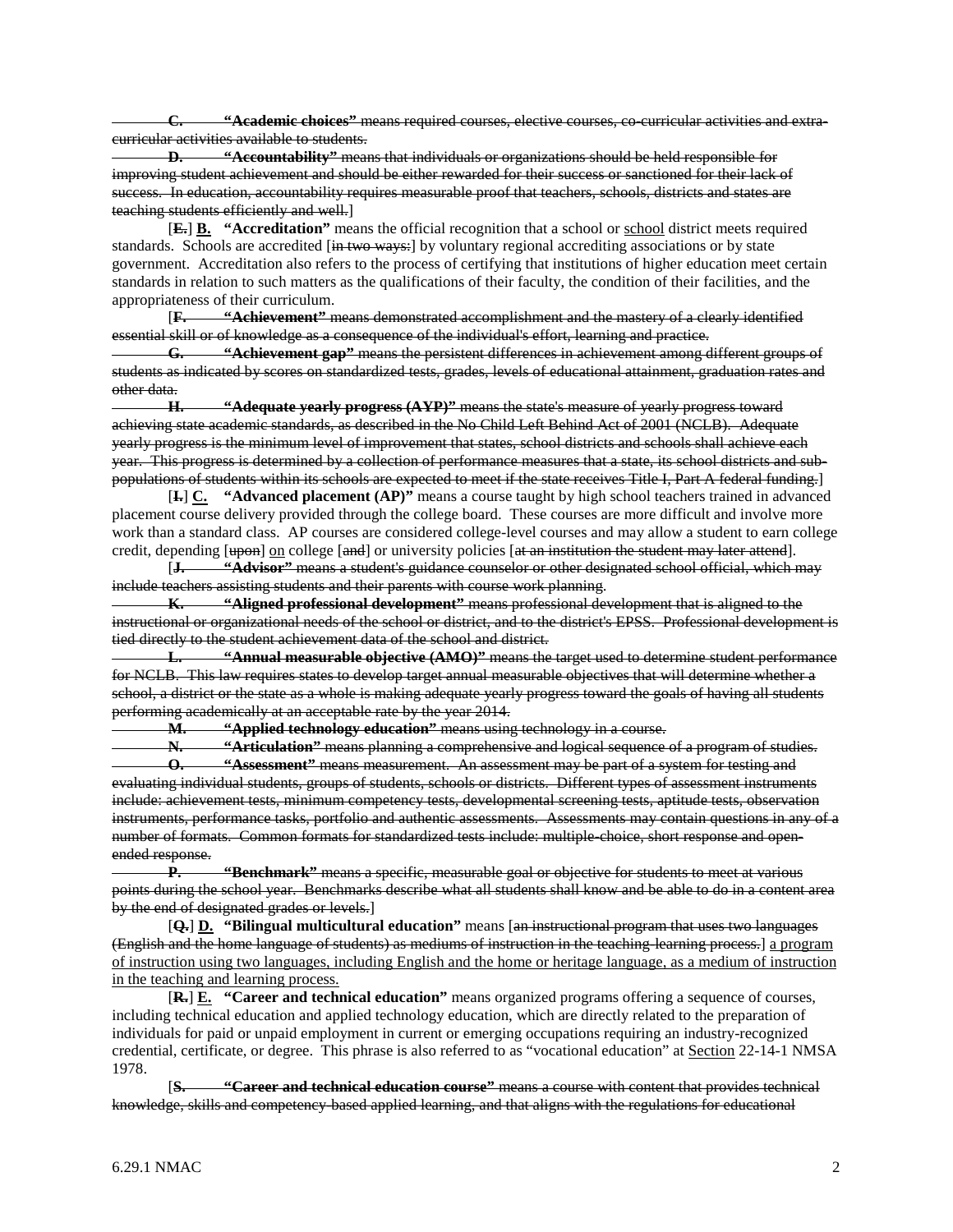standards and expectations for all New Mexico students who attend schools as defined in the scope of 6.29.1.2 NMAC.]

[**T.**] **F. "Career cluster"** means a grouping of occupations in industry sectors based on recognized commonalities. Career clusters provide an organizing tool for developing instruction within the educational system.

[**U.**] **G. "Career pathways"** means a sub-grouping used as an organizing tool for curriculum design and instruction of occupations or career specialties that share a set of common knowledge and skills for career success.

[**V.**] **H. "Career readiness program of study"** means an alternative graduation option for students with disabilities. This option is based  $[\frac{up}{up}{on}]$  on meeting the department's employability and career education standards with benchmarks and performance standards as identified in the student's IEP.

[**W.**] **I. "Caseload"** means the total number of students receiving special education and speech-only services as special education, for whom a special education teacher or speech language pathologist has responsibility for developing and monitoring the students' IEPs. "Caseload" may also mean the number of students for which individual support services staff members are responsible.

[**X. "Charter school"** means a school authorized by a chartering authority to operate as a public school. Sections 22-2-1, 22-8-1 through 22-8-47, and 22-8B-1 through 22-8B-17, NMSA, 1978.]

[**Y.**] **J.** [**"Chartering agency"] "Chartering authority"** means a local school board [district] or [agency] the commission that approves and oversees a charter school.

[**Z.**] **K. "Commission"** means the public education commission.

[**AA. "Competency-based applied learning"** means ensuring that applied learning courses are aligned with the appropriate content standards, benchmarks and performance standards.]

[**AB.] L."Class load"** means the number of students for whom a teacher structures activities at a given time.

[**AC.**] **M. "Content standard"** [is] means a statement about performance that describes what students should know and be able to do in content areas at each grade level.

[**AD. "Core academics"** are the required subjects in middle and high schools.

**AE. "Core curriculum"** means the body of knowledge that all students are expected to learn.]

[**AF.**] **N."Correspondence course"** means a form of distance learning [that is] conducted via traditional mail. A correspondence course is used to teach non-resident students by mailing them lessons and exercises, which upon completion, are returned to the correspondence school for grading.

[**AG. "Culturally and linguistically different"** means a student who is of a different cultural background than "mainstream United States culture," and whose home or heritage language, inherited from the student's family, tribe or country of origin, is a language other than English.

**AH. "Data-based decision making"** means the process of making decisions about curriculum and instruction on the basis of statistical analysis of student performance data and schoolwide performance data.

**AI. "Department"** means the New Mexico public education department (PED), which is the state educational agency (SEA) for New Mexico.

**AJ. "Diagnostic tools"** means the category of measurement tools informing the effectiveness of instruction, materials or techniques that address the academic needs of students in their performance of expected levels of achievement of learning targets.

**AK. "Distance learning"** means the technology and the educational process used to provide instruction for credit or for a grade when the course provider and the distance-learning student are not necessarily physically present at the same time or place. Distance learning does not include educational software that utilizes only on site teaching.

**AL. "District"** means the geographic boundary in which a K-12 set of public schools resides, under the supervision of a locally-elected board of education (22-4-1 and 22-4-2, NMSA 1978).]

[**AM.**] **O. "Dual credit program"** means a program that allows high school students to enroll in collegelevel courses offered by a [public] post-secondary [educational institutions] educational institution that may be academic or career-technical [in nature,] but [may] not be remedial or developmental, and [through which students ean] simultaneously to earn credit toward high school graduation and a post-secondary degree or certificate. [(Refer to 6.30.7.6 NMAC.)]

[**AN.**] **P. "Educational plan for student success (EPSS)"** is the strategic plan written by all school districts and schools to improve student performance.

[**AO. "Elective unit"** means a unit ("credit") that is not specified as a graduation requirement, but that can be taken to complete the number of units required for graduation.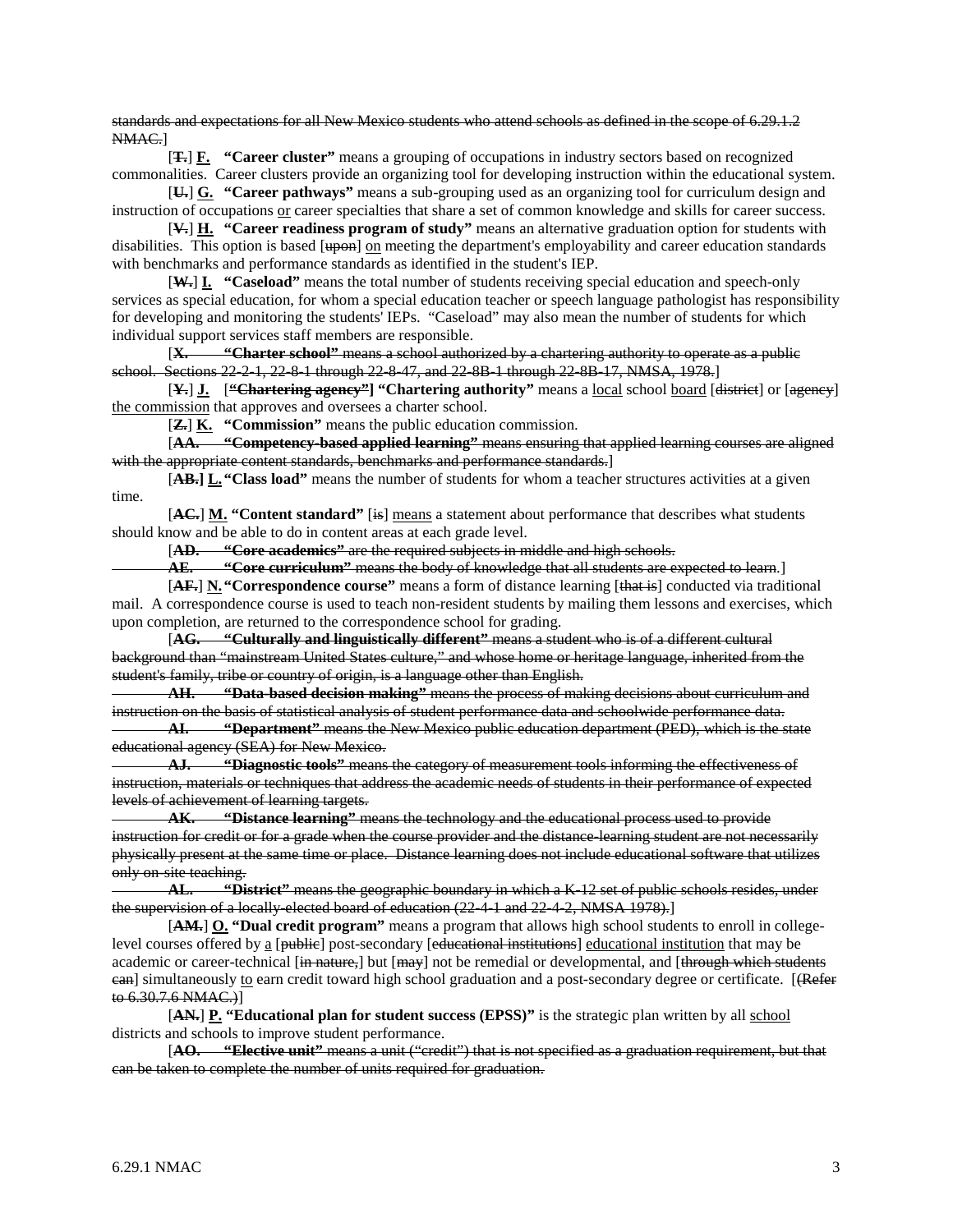**AP. "Emergency drills"** means the requirement that a total of twelve drills be conducted in each public and private school. These emergency drills shall consist of nine fire drills, two shelter-in-place drills and one evacuation drill at the intervals set forth in Paragraph (1) of Subsection N of 6.29.1.9 NMAC.]

[**AQ.**] **Q. "English language learner"** means a student whose first or heritage language is not English and who is unable to read, write, speak or understand English at a level comparable to grade-level English proficient peers and native English speakers.

[**AR. "Formative assessment"** means measures of academic achievement during the learning process.]

[**AS.**] **R. "Free appropriate public education (FAPE)"** means special education and related services that are provided at public expense, under public supervision and direction without charge, which meet the standards of the department in providing appropriate preschool, elementary or secondary education in New Mexico; and which are provided in conformity with an individualized education program (IEP) that meets the requirements of 34 CFR Sections 300.320 through 300.324.

[**AT.**] **S. "Family Educational Rights and Privacy Act (FERPA)"** means rights, pursuant to 20 U.S. Code  $1232(g)$  and 34 CFR Part 99, afforded to parents and students over 18 years of age with respect to the student's education records, that include: the right to inspect and review the student's education records within 45 days, the right to request amendment to the student's education records for various reasons, the right to consent or refuse to consent to disclosures of personally identifiable information in the student's records (except for those records that FERPA authorizes for disclosure without consent) and the right to file a complaint with the U.S. department of education concerning non-compliance with FERPA.

[**AU. "Fidelity"** means the implementation of a program, strategy, or intervention exactly as it was developed by the vendor, researcher or author. The commitment to fidelity is essential to determine if the change in instruction is based on a program, strategy, or intervention.

**AV. "Final next-step plan"** means a next-step plan that shows that the student has committed or intends to commit in the near future to a four-year college or university, a two-year college, a trade or vocational program, an internship or apprenticeship, military service or a job, as stated at 22-13-1.1(M)(1) NMSA 1978.]

 $[AM.]$  **T.** "Gifted child" means a school-age person as defined in Subsection D of Section 22-13-6  $[\oplus]$ NMSA 1978 whose intellectual ability paired with subject matter aptitude/achievement, creativity/divergent thinking, or problem-solving/critical thinking meets the eligibility criteria in 6.31.2.12 NMAC and for whom a properly constituted IEP team determines [that special education] services are required to meet the child's educational needs.

[**AX. "Grade configuration"** means the grade band(s) in which schools are organized in a district, such as: K 5, K 6, K 8, 6 8, 7 8.]

[**AY.] U. "Heritage language"** means a language other than English that is inherited from a family, tribe, community, or country of origin.

[**AZ.**] **V. "Home language"** means a language other than English that is the primary or heritage language spoken at home or in the community.

[**BA. "Honors course"** means a course developed locally to meet the needs of accelerated students. Honors courses offer the same curriculum that standard courses offer, but are more challenging. Honors courses are generally faster-paced and cover topics in more depth; however, these courses are not generally considered equivalent to college level work.]

[**BB.**] **W. "Individuals with Disabilities Education Improvement Act of 2004 (IDEA)"** [addresses special needs of individual students with disabilities. Means] means the federal Individuals with Disabilities Education Improvement Act of 2004, 20 U.S. Code Secs. 1401 et seq., including future amendments.

[**BC.**] **X. "Individualized education program (IEP)"** means a written statement for a [student] child with a disability that is developed, reviewed, and revised in accordance with 34 CFR [Sections] Secs. 300.320 through 300.324.

[**BD. "Interim next-step plan"** means an annual next-step plan in which the student specifies posthigh-school goals and sets forth the course work that will allow the student to achieve those goals, as stated at 22-13-1.1(M)(2) NMSA 1978. The "interim next step plan" includes all next-step plans in grades 9 through 11.]

[**BE.**] **Y."Laboratory component"** means an experience in the laboratory, classroom or the field that provides students with opportunities to interact directly with natural phenomena or with data collected by others using tools, materials, data collection techniques and models. Throughout the process, students should have opportunities to design investigations, engage in scientific reasoning, manipulate equipment, record data, analyze results, and discuss their findings.

[**BF.**] **Z. "Local educational agency (LEA)"** means a local educational agency as defined in 34 CFR Sec. 300.28. The LEA may be a public school district, a state-chartered charter school, or a state educational institution.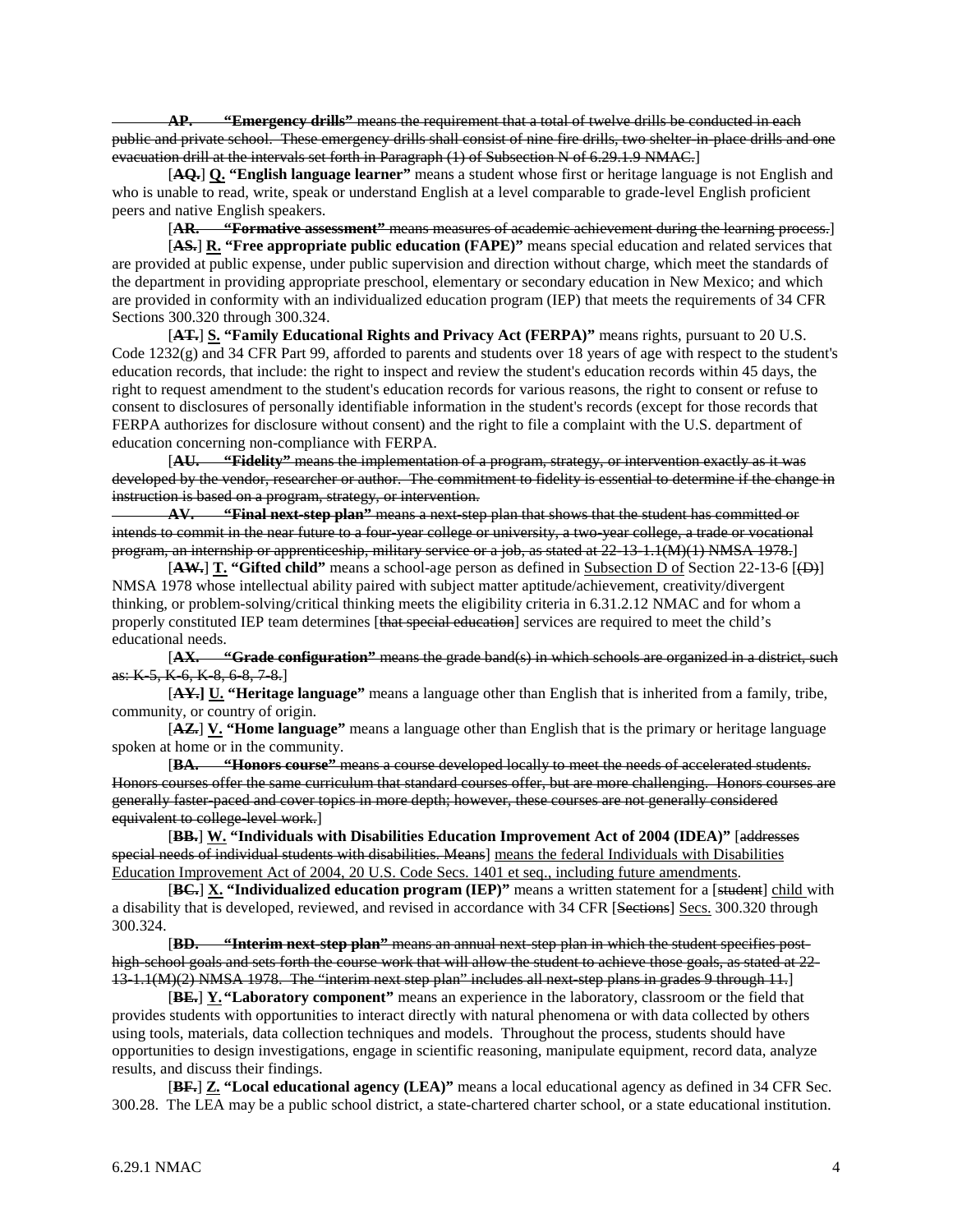[**BG. "Locally chartered charter school"** means a charter school authorized by a local school board.] [**BH.**] **AA. "Multi-Layered System of Supports (MLSS)"** means a coordinated and comprehensive

framework that uses increasingly intensive evidence-based academic and behavioral supports that address student needs as evidenced by student data. It is a model for holistic school improvement that provides progress measures for additional supports such as school-based team structures, professional development, health and wellness, and family and community engagement. MLSS satisfies the definition of "multi-tiered system of supports" contained within the ESSA.  $[B]$ .

[**BI. "National standards"** means an agreement at the national level about what students are supposed to learn in a given subject area at each grade level.

**BJ. "Next-step plan"** means an annual personal written plan of studies developed by a student in a public school or other state-supported school or institution, in consultation with the student's parent and school counselor or other school official charged with course work planning for the student (22-13-1.1(M)(3) NMSA 1978).

**BK. "New Mexico school boards association (NMSBA)"** means the organization made up of the local public school boards and the governing bodies of charter schools in New Mexico.

**BL. "New Mexico standards-based assessment (SBA)"** means the collection of instruments that assess student academic performance annually and the students' progress toward meeting the New Mexico content standards with benchmarks and performance standards.

**BM. "No Child Left Behind Act (NCLB)"** refers to the reauthorization of the federal Elementary and Secondary Education Act, which was originally passed in 1965. NCLB was passed in fall 2001 and signed into law in early 2002.

**BN. "Occupational safety and health administration (OSHA)"** means a division of the U.S. department of labor.<br>BO. "C

**BO. "Online"** means utilizing the internet.

**BP. "Pathway"** means the academic plan of study for a student to achieve graduation, including courses to take in Grades 9-12.]

[**BQ.**] **AB. "Performance standard"** means the statement of a standard that describes the specific level of mastery expected in achieving the New Mexico content standards with benchmarks [and performance standards].

[**BR. "Positive behavior support (PBS)"** means implementing individualized, classroom and schoolwide behavior interventions and strategies to decrease inappropriate and disruptive behaviors.

**BS. "Primary language"** means the first language a child learns, also called the "native language."] [**BT.**] **AC. "Prior written notice (PWN)"** means the written notice that goes to parents from the school district, informing them [that] the district proposes or refuses to initiate or change the identification, evaluation or educational placement of their child, or the provision of FAPE to the child, and which meets the requirements of 34 CFR Sections 300.503 and 300.504.

[**BU. "Professional development"** means the continuing education process for teachers and administrators to provide them with the knowledge and skills needed to perform their jobs well.<br>**BY.** "Proficiency" means the mastery of skills and knowledge for a specific grade

**BV. "Proficiency"** means the mastery of skills and knowledge for a specific grade or subject. **BW. "Proficient"** means one of four classifications of achievement levels of districts, schools and students based on the SBA and schools on the *national assessment of educational progress* (NAEP).

**BX. "Program of study"** is a progressive continuum of courses that may be offered across grades 9- 14. A program of study is a means to provide technical training, training to prepare for employment and training to prepare for entry into post-secondary education.

**BY. "Response to intervention (RtI)"** means a multi-tiered organizational framework that uses a set of increasingly intensive academic or behavioral supports, matched to student need, as a system for making educational programming and eligibility decisions. It is a continuum of school-wide support that contributes to overall comprehensive school improvement efforts. In New Mexico, the RtI framework is called the "the three-tier model of student intervention."

**AE. "SAT"** means the student assistance team, which is a school-based group of people whose purpose is to provide additional educational support to students experiencing difficulties preventing them from benefitting from general education.]

[**BY.**] **AD. "School improvement framework"** means a document written by the department that is used by public schools and districts to develop and monitor their school improvement plans. The school improvement framework shall align with the district's EPSS.

[**BZ. "Schoolwide"** means a Title I program model implemented at a school where all students could potentially benefit from Title I funding.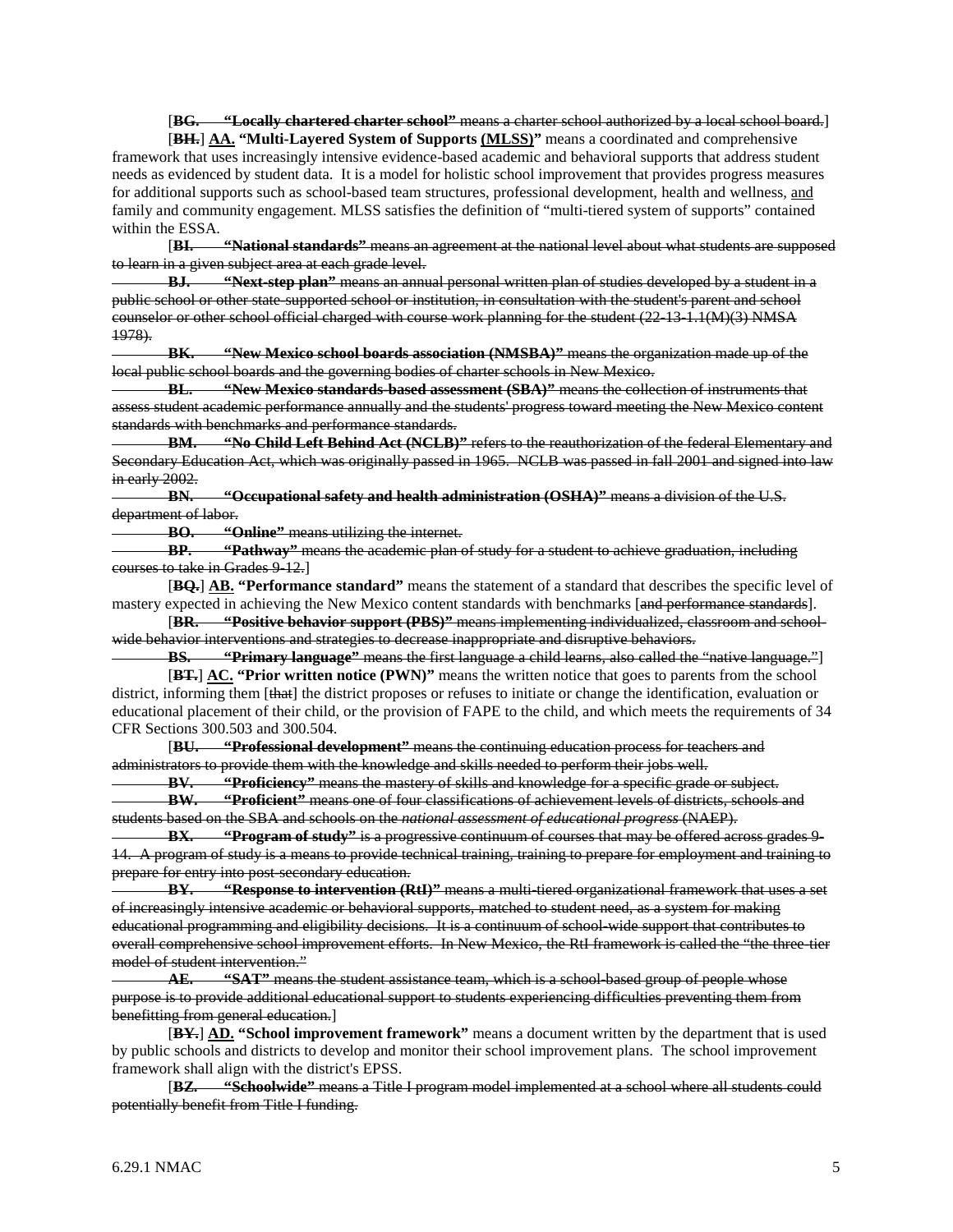"Scientifically based research" means research that involves the application of rigorous, systematic and objective procedures to obtain reliable and valid knowledge relevant to educational activities and programs.

**CB. "Secretary"** means the secretary of the New Mexico public education department.]

[**CC.**] **AE. "Short-cycle assessment"** is a formative [measure] assessment that is regularly used to assess student performance over a short time period.

[**CD. "Skills"** are competencies or abilities, mental or physical, which may be improved by practice.]

[**CE.**] **AF. "Socioeconomic status"** means the stratification of groups of people by status ascribed through social constructs such as race, gender, ethnicity, educational attainment, economic resources, language, and national origin.

**[CF.**] **AG. "Standard program of study"** means a program of study that is based [upon] on the student's meeting or exceeding all requirements for graduation as specified in Section 22-13-1.1 NMSA 1978.

[**CG. "Standardized grading system"** means that all schools and districts are required by SY 2009- 2010 to implement a standardized grading system for grades 5 through 12 (Section 22-2-8.13, NMSA 1978).

**CH. "State-chartered charter school"** means a charter school authorized by the public education commission.

**CI. "State education agency (SEA)"** is the agency primarily responsible for supervising a state's public schools.]

[**CJ.**] **AH. "State educational institution"** means a school that is under the direction of a state agency other than the department or a separate board of regents.

**AI. "Student assistance team (SAT)"** means a school-based group of people whose purpose is to provide additional educational support to students experiencing difficulties preventing them from benefitting from general education.

**AJ. "System of assessments"** means the collection of instruments that assess student academic performance annually and the students' progress toward meeting the New Mexico content standards with benchmarks and performance standards.

[**CK. "Strategy"** means a plan or tactic to solve a problem or carry out a decision. In education, a strategy refers to almost every action that a teacher or a student does in a classroom, such as asking a question, reading a story, figuring out the meaning of a word, planning the next day's lesson.

**CL. "Student and teacher accountability reporting system (STARS)"** means the data reporting system directed by the department.<br> **CM.** "Student assista

**"Student assistance team (SAT)"** is a school-based group of people whose purpose is to provide additional tier II support (consistent with requirements of the three-tier model of student intervention provided in Subsection D of 6.29.1.9 NMAC) to students who are experiencing academic or behavioral difficulties that are preventing them from benefiting from general education, because they are either performing below or above expectations. (Public agencies may have similar names used for this team, such as "student success team" or "student support team.")<br>CN. "Targe

**CN. "Targeted assistance"** means a Title I program model where Title I services are provided to a small number or a particular group of students.

**CO. "Technical assistance"** means support and guidance provided to states, districts, schools and classrooms.

**CP. "Transition"** means the goal of creating a seamless transition from one part of the educational system to the next.

[**CQ.**] **AK. "Transition plan"** means a coordinated set of activities for a student with a disability, which specifies special education and related services designed to meet a student's unique needs and to prepare the student for future education, employment, and independent living. The use of individualized educational program (IEP) transition planning, graduation planning and post-secondary transitions is described in Subparagraph (a) of Paragraph (13) of Subsection J of 6.29.1.9 NMAC.

[6.29.1.7 NMAC - Rp, 6.30.2.7 NMAC, 6/30/2009; A, 10/31/2011; A, 12/15/2020]

**6.29.1.8 IMPLEMENTATION:** This regulation shall assist in the implementation of standards for excellence through the use of the *educational plan for student success (EPSS)*, content standards with benchmarks and performance standards, and additional program and procedural requirements specified in this regulation. The primary mechanism for planning and implementation is the *educational plan for student success (EPSS)*.

**A.** District responsibilities for the EPSS. The EPSS is a strategic improvement plan that is written or revised based on trend data and the academic achievement of the school and district. Each district is required to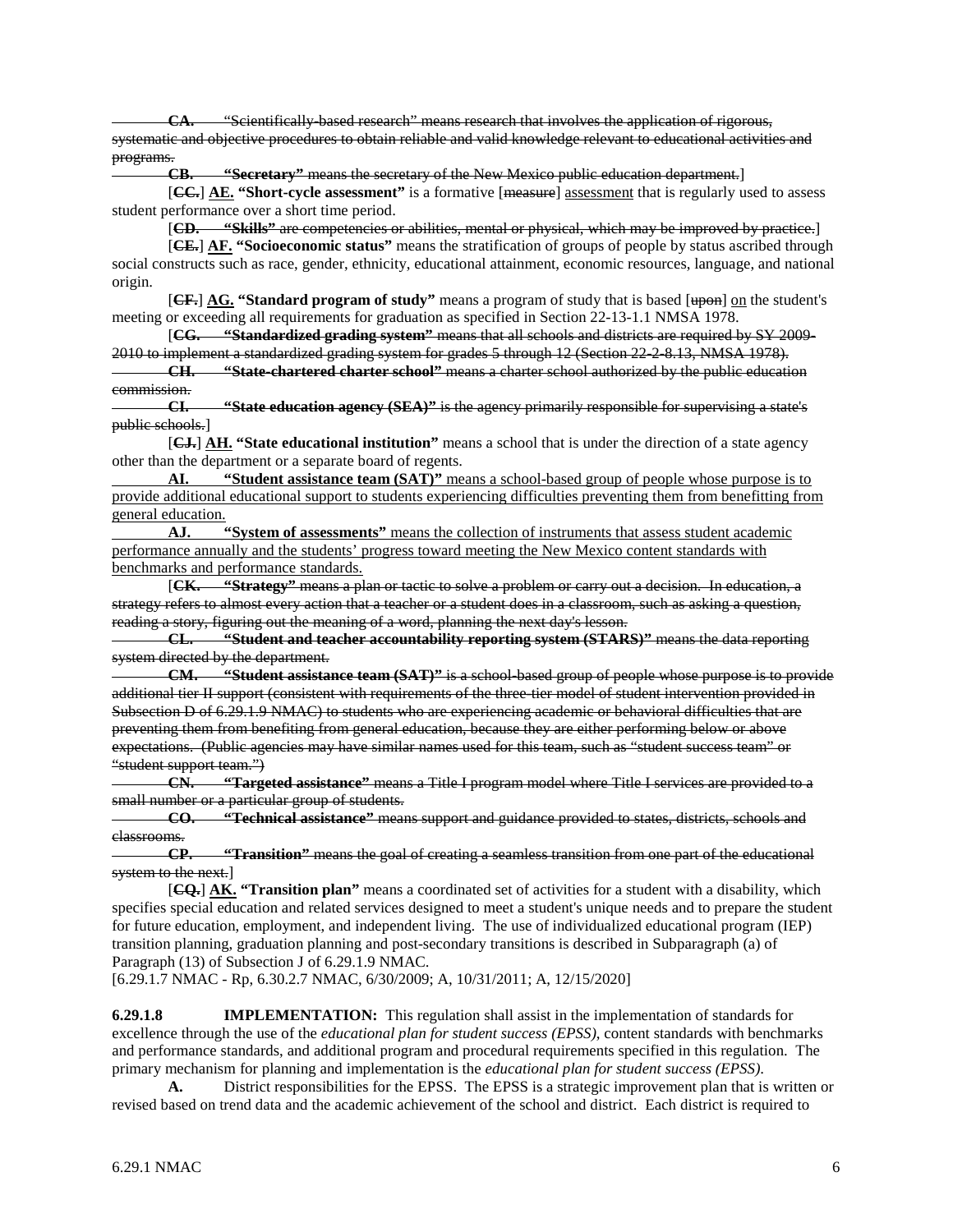develop, implement, monitor and evaluate the plan on an annual basis. Additionally, the district shall ensure that a site-level EPSS is developed by each school within the district and by each charter school for which the district is the chartering agency. State-chartered charter schools shall develop a site-level EPSS. Districts with fewer than 600 students may write only one EPSS for the entire district; however, a district with a school in or receiving a school improvement status classification is not eligible for this option. The EPSS shall be guided by the following four questions:

**(1)** What is the current level of performance compared with the annual measurable objectives (AMOs)? This requires a review of student performance data using [SBA] system of assessments trends, available short-cycle assessments and other assessments used at local sites.

**(2)** Where does the district or charter school need to be, compared with the AMOs? This requires a review of overall goals/target areas (performance indicators).

**(3)** How will the district or charter school achieve its stated goals/target areas? This requires development of strategies and activities for improvement.

**(4)** How does the district or charter school know it is meeting short-term and annual goals? This requires a review of available short-cycle and [SBA] system of assessments data.

**B.** *The school improvement framework. The school improvement framework* is the document that is used by public schools and districts to develop, implement, monitor and evaluate schools in the school improvement process. The department shall develop the framework in alignment with applicable state and federal laws. It shall be revised annually or as necessary, and approved by the secretary.

[6.29.1.8 NMAC - Rp, 6.30.2.9 NMAC, 6/30/2009; A, 10/31/2011; A, 12/15/2020]

# **6.29.1.9 PROCEDURAL REQUIREMENTS:**<br>**A.** Duties and powers of the local board of

**A.** Duties and powers of the local board of education. In addition to the powers and duties set out in Section 22-5-4 NMSA 1978 and Section 22-1-1 et seq. NMSA 1978 of the Public School Code, the local board of education shall:

**(1)** review, approve, and support the district's department approved improvement plan and each school site-level department approved improvement plan, or the charter school's department approved improvement plan;

**(2)** employ and evaluate the local superintendent or charter school administrator;

**(3)** develop a planned program of training annually, in which each member of the board participates, to assist in the performance of specified duties; this planned program shall align with the district's EPSS; training shall include the following requirements and procedures.

**(a)** All local school board members shall receive a total of five hours of annual training provided by the New Mexico school boards association (NMSBA) and shall include a minimum of one hour of training during each term in office on equity and culturally and linguistically responsive practices.

**(b)** Newly elected or appointed local school board members, who are in office for less than a year, shall receive three of the five hours from attending a training course developed by the department and sponsored by the [New Mexico school boards association (NMSBA)] NMSBA. The additional two hours of annual training for new board members shall consist of sessions sponsored by the NMSBA and approved by the department.

**(c)** All local school board members who have been in office for one or more years shall attend five hours of annual training sponsored by the NMSBA and approved by the department.

**(d)** In order to be credited with attendance at these courses, each attendee shall comply with written attendance procedures established by the department. Prior to September 1 of each year, the NMSBA shall provide each local superintendent with a list of training hours earned annually by each local school board member. The school district's accountability report shall include the names of those local school board members who failed to attend annual mandatory training (see Subsection G of Section 22-2C-11 NMSA 1978);

**(4)** delegate administrative and supervisory functions to the local superintendent or charter school administrator;

**(5)** refrain from involvement in delegated administrative functions;

**(6)** review district or charter school policies on an annual basis and revise as needed;

**(7)** award high school graduation diplomas to students who have successfully completed graduation requirements;

**(8)** ensure the alignment of district or charter school curricula with New Mexico content standards with benchmarks and performance standards;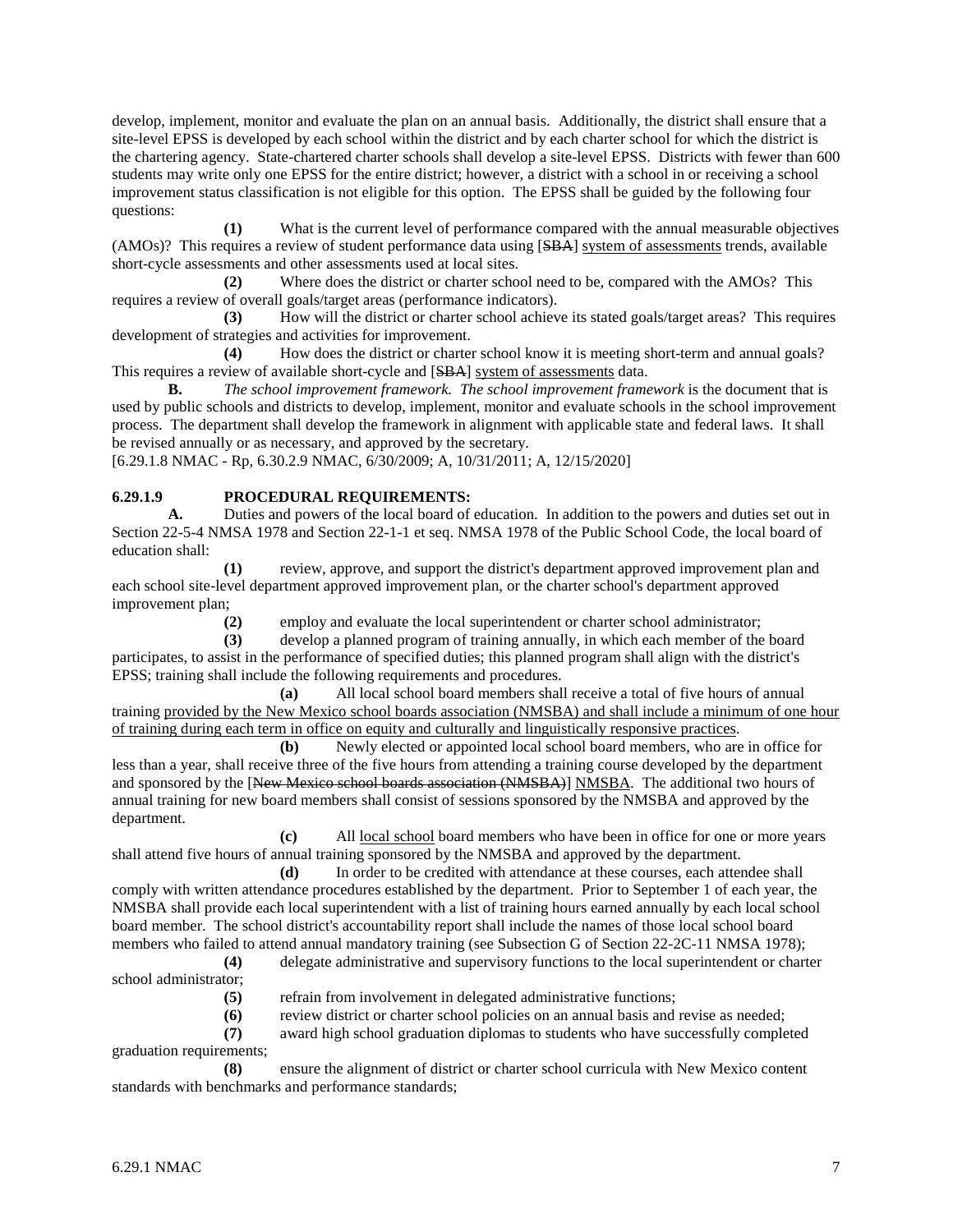**(9)** ensure that district or charter school funds are appropriately managed and disbursed in accordance with laws, regulations and terms of grants;

**(10)** approve the annual district or charter school budget;

**(11)** be responsible for oversight of revenue and expenditures within the district or charter school budget; and

**(12)** coordinate with the district's superintendent to establish the procedures for discharging and terminating school employees pursuant to Section 22-5-4 NMSA 1978 and the School Personnel Act (Chapter 22, Article 10-A NMSA 1978).

**B.** Duties and powers of the governing body of a charter school. In addition to the powers and duties set out in Section 22-5-4 NMSA 1978 and Section 22-1-1 et seq. NMSA 1978 of the Public School Code, the governing body of a charter school shall:

**(1)** review, approve and support the district's department approved improvement plan and each school site-level department approved improvement plan, or the charter school's department approved improvement plan;

**(2)** employ and evaluate the local superintendent or charter school administrator;

**(3)** develop a planned program of training annually, in which each member of the governing body participates, to assist in the performance of specified duties; this planned program shall align with all requirements of statute and any other department regulations;

**(4)** delegate administrative and supervisory functions to the local superintendent or charter school administrator;

**(5)** refrain from involvement in delegated administrative functions;

**(6)** review district or charter school policies on an annual basis and revise as needed;

**(7)** award high school graduation diplomas to students who have successfully completed graduation requirements;

**(8)** ensure the alignment of district or charter school curricula with New Mexico content standards with benchmarks and performance standards;

**(9)** ensure that district or charter school funds are appropriately managed and disbursed in accordance with laws, regulations and terms of grants;<br>(10) approve the annual district of

approve the annual district or charter school budget;

**(11)** be responsible for oversight of revenue and expenditures within the district or charter school budget; and

**(12)** coordinate with the district's superintendent to establish the procedures for discharging and terminating school employees pursuant to Section 22-5-4 NMSA 1978 and the School Personnel Act (Chapter 22, Article 10-A NMSA 1978).<br> **C.** Duties and po

**C.** Duties and powers of the district superintendent or the administrator of a charter school. In addition to the powers and duties set out in Section 22-5-14 NMSA 1978 of the Public School Code, the local superintendent (or charter school administrator, where relevant) shall:

**(1)** administer local board's (or governing body of a charter school's) policies, state and federal requirements and applicable laws, including the Public School Code;

**(2)** be accountable for student achievement; budget management; expenditure of funds; dissemination of information; district or charter school communications; development, implementation and evaluation of the EPSS and all other district or charter school business;

**(3)** review, approve and support the district EPSS and each school site-level EPSS or the charter school's EPSS;

**(4)** attend all local board or governing body of a charter school's meetings or, when necessary, designate a licensed administrator to attend;

**(5)** ensure that school patrons and the public are informed and involved in the acquisition, planning and development of school facilities and that students are provided with adequate facilities which conform to state and federal mandates;

**(6)** be accountable for student safety (see 6.12.6 NMAC - *School District Wellness Policy*):

**(a)** ensure that all students are supervised while on school property and while attending or traveling to school events or activities on school-provided transportation;

**(b)** ensure that all buildings, grounds and facilities provide a safe and orderly environment for public use (see Subsection P of 6.29.1.9 NMAC - *School Facilities and Grounds*; Paragraph (8) of Subsection D of 6.12.6.8 NMAC - *School District Wellness Policy* and 6.19.3 NMAC - *Unsafe School Choice Option*);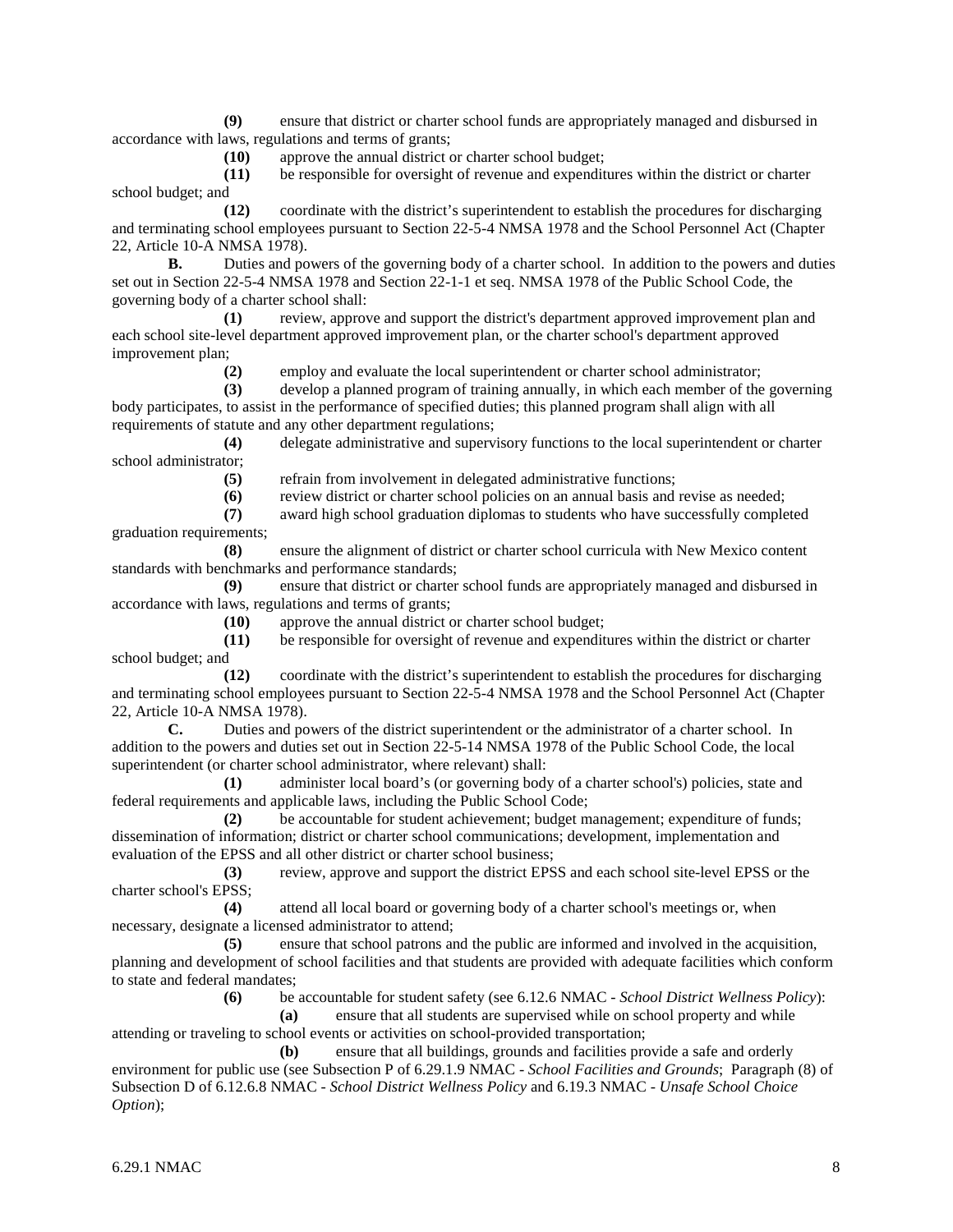**(7)** administer and implement the district's or charter school's approved staff accountability plan and procedures;

**(8)** ensure that a process is in place to identify, train, assign and support the use of unlicensed content-area experts as resources in classrooms, team teaching, online instruction, curriculum development and other purposes as determined by the superintendent, which shall include, but not be limited to, the following:

**(a)** establish the specific expertise of the person;

**(b)** obtain a background check and fingerprint records;

**(c)** provide the person with a three-hour training, prior to entering a classroom, about how the school operates, appropriate teaching methods and expectations of principal and assigned teacher;

**(d)** establish a start date and ending date for the person;

**(e)** ensure that the person is under the direct supervision of the teacher assigned

when students are present; and

**(f)** provide for an evaluation of services upon completion of the assignment;

**(9)** shall issue the following notifications in accordance with Section 22-10A-16 NMSA 1978, in addition to any other parental notification requirements contained in the [No Child Left Behind Act of 2001 (PL 107-110, 20 US Code Section 6301 et seq.)] federal Elementary and Secondary Education Act of 1965, as amended; a school district or charter school shall issue these notifications in English and, to the extent possible, in the language of the parent or guardian (if it is known that the parent or guardian's [primary] home or heritage language is not English); the district or charter school shall retain a copy of all notifications and shall ensure that information required under this paragraph is available to the public upon request.

**(a)** Within 60 calendar days from the beginning of each school year, a school district or charter school shall issue a notice to parents informing them that they may obtain written information regarding:

**(i)** the professional qualifications of their child's teachers, instructional support providers and school principals or charter school administrators;

**(ii)** other descriptive information, such as whether their teacher has met all qualifications for licensure for the grade level and subjects being taught;

**(iii)** whether their child's teacher is teaching under a teaching or assignment waiver; **(iv)** the teacher's degree major and any other license or graduate degree

held by the teacher;

**(v)** the qualifications of any instructional support providers that serve their

child.

**(b)** When, by the end of a consecutive four-week period, a child is still being taught by a substitute teacher or a teacher not holding the requisite licensure or licensure endorsement, the school district or charter school shall provide written notice to the parent or guardian that the child is being taught by a substitute teacher or a teacher not holding the requisite licensure or licensure endorsement.

**(c)** No class may be taught by a substitute teacher, in lieu of a licensed teacher under contract, for more than 45 school days during a school year.

**(d)** The secretary shall consider deviations from the requirements of Subparagraph (c) of Paragraph (9) of Subsection C of 6.29.1.9 NMAC when a written request by a local superintendent or charter school administrator is submitted. The request shall include:

- (i) the size of the school district;<br>(ii) the geographic location of the
- the geographic location of the district;
- **(iii)** demonstrated efforts to employ an appropriately-licensed person in the

area(s) of need;

**(iv)** the historical use of substitutes in the district; and

**(v)** an estimation of the number of days that a substitute will be utilized

that exceed the 45 day limit.

**D.** Licensed staff and administrators.

**(1)** The licensed staff shall exercise duties specified in law and those assigned by the local district or charter school.

**(2)** As required by state and federal law, all licensed staff and administrators shall be evaluated on an annual basis.

**(3)** The detection and reporting of child abuse or neglect is required by both the Children's Code (32A-4-3 NMSA 1978) and the Public School Code (22-5-4.2 NMSA 1978). Abuse of a child under the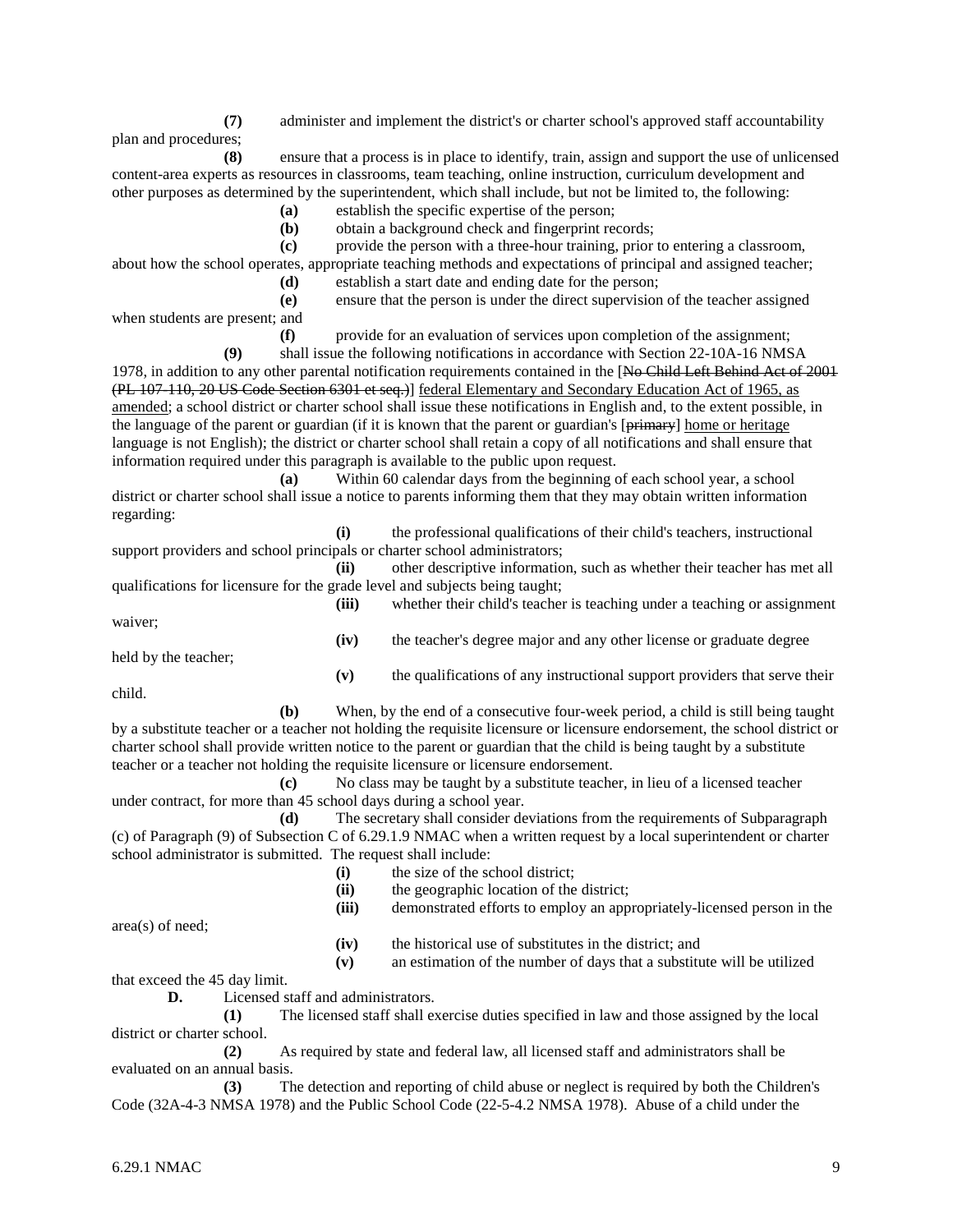Children's Code refers to the physical, sexual, emotional or psychological abuse of a child by a parent, guardian or custodian. According to the Children's Code, failure to report abuse or neglect of a child is a misdemeanor. The terms "abuse" and "neglect" are defined in detail in Section 32A-4-2 NMSA 1978 of the Children's Code. There is also the crime of child abuse, which consists of anyone who knowingly, intentionally, negligently or without cause, causes or permits a child to be placed in a situation of endangerment to the child's life or health, torturing or cruelly confining a child, or exposing a child to the inclemency of weather. To address the detection and reporting of child abuse or neglect in public schools:

**(a)** school districts and charter schools shall adopt written policies that establish a process for the coordination and internal tracking of child abuse or neglect reports made by district personnel;

**(b)** school districts and charter schools shall include in their policies a requirement that all personnel shall immediately report suspected child abuse or neglect to either a law enforcement agency, the New Mexico children, youth and families department, or a tribal law enforcement or social services agency for any Indian child residing on tribal land;

**(c)** school districts and charter schools shall not require their personnel to first report to or notify designated school personnel or go through their chain of command before making the mandatory report described in Subparagraph (a) of Paragraph (3) of Subsection D of 6.29.1.9 NMAC;

**(d)** no school district or charter school shall adopt a policy that relieves any personnel of their duty to report suspected child abuse or neglect;

**(e)** school personnel detecting suspected child abuse or neglect, including the suspected crime of child abuse, shall immediately - i.e., the same day - report their observations to one of the offices designated in Subparagraph (b) of Paragraph (3) of Subsection D of 6.29.1.9 NMAC;

**(f)** all licensed school personnel, including substitute teachers, educational assistants, school nurses, school counselors, school psychologists and other instructional service providers shall complete training provided by the department in the detection and reporting of child abuse or neglect, within their first year of employment by, or providing services to, a school district or charter school;

**(g)** all persons who have never received training required under Subparagraph (f) of Paragraph (3) of Subsection D of 6.29.1.9 NMAC shall make arrangements to receive training before the end of their current school year;

**(h)** the department shall develop a training program to detect child abuse or neglect, in coordination with the New Mexico human services department and the New Mexico department of health. This program shall be made available to all colleges, school districts and charter schools in the state offering teacher preparation courses;

**(i)** nothing in Paragraph (3) of Subsection D of 6.29.1.9 NMAC shall be interpreted as preventing a school district or charter school from developing and providing its own training for all staff to detect and report suspected child abuse or neglect, in addition to the training offered by the department.

[**E.** Student intervention system. The school and district shall follow a three-tier model of student intervention as a proactive system for early intervention for students who demonstrate a need for educational support for learning or behavior.

**(1)** In tier 1, the school and district shall ensure that adequate universal screening in the areas of general health and well-being, language proficiency status and academic levels of proficiency has been completed for each student enrolled. If data from universal screening, a referral from a parent, a school staff member or other information available to a school or district suggests that a particular student needs educational support for learning or behavior, then the student shall be referred to the SAT for consideration of interventions at the tier 2 level.<br> **Calcular** (2) The tier 2, a properly constituted SAT at each school, which includes the student's properl

**(2)** In tier 2, a properly-constituted SAT at each school, which includes the student's parents and the student (as appropriate), shall conduct the student study process and consider, implement and document the effectiveness of appropriate research-based interventions utilizing curriculum-based measures. As part of the child study process, the SAT shall address culture and acculturation, socioeconomic status, possible lack of appropriate instruction in reading or math, teaching and learning styles and instructional delivery mechanisms in order to rule out other possible causes of the student's educational difficulties. The SAT shall create no undue delay for full initial evaluation to determine eligibility for special education for a student who is identified as homeless or in foster care under the state's foster care system or based on criteria to assess housing stability status under the federal McKinney-Vento Act and the 2015 ESSA Title IV, Part B, due to the high mobility of this specific population group. When it is determined that a student has an obvious disability or a serious and urgent problem, the SAT shall address the student's needs promptly on an individualized basis, which may include a referral for a full, initial evaluation to determine possible eligibility for special education and related services consistent with the requirements of Subsections D-F of 6.31.2.10 NMAC and federal regulations at 34 CFR Sec. 300.300.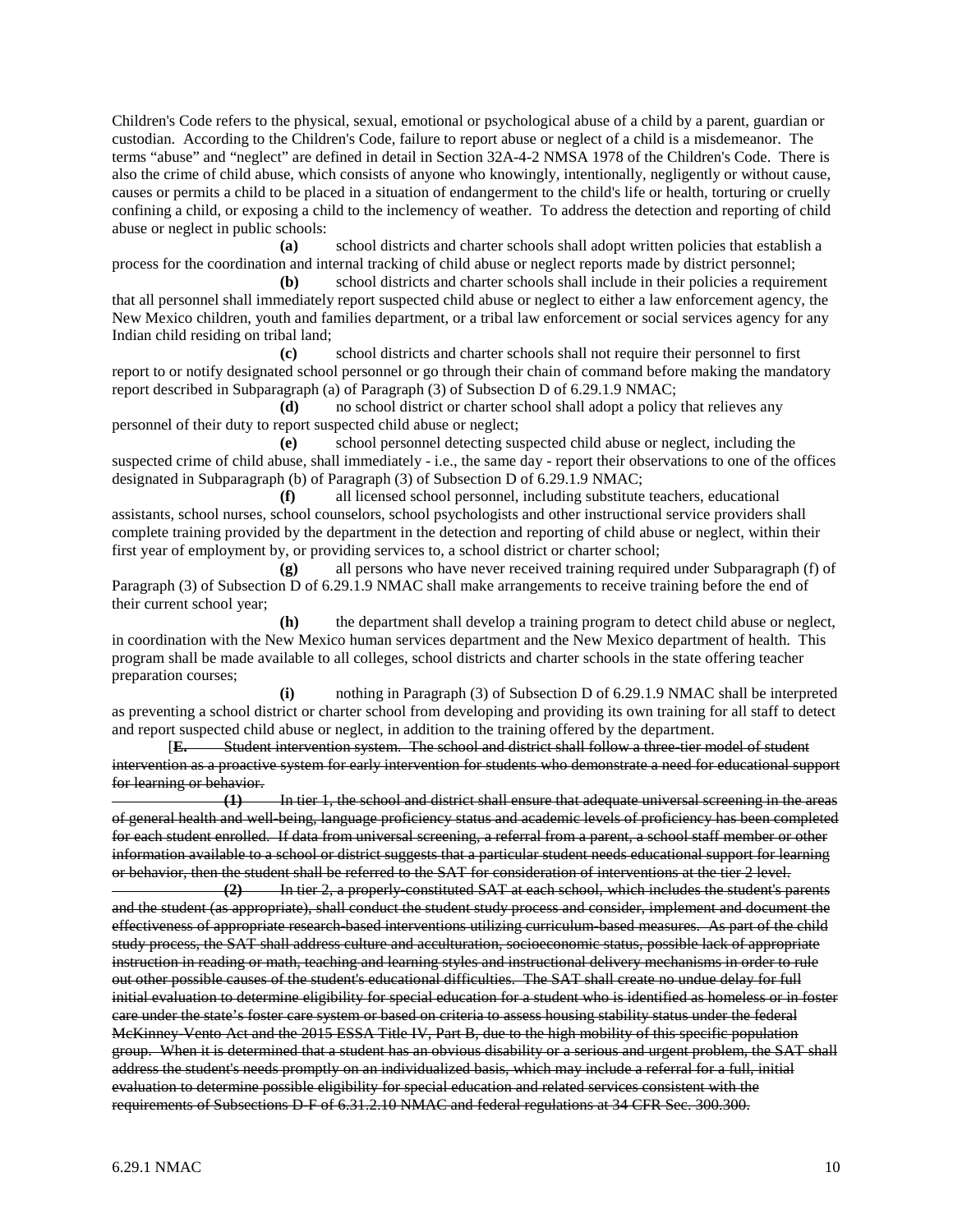**(3)** In tier 3, a student has been identified as a student with disability or gifted under the state criteria for giftedness deemed eligible for special education and related services, and an IEP is developed by a properly-constituted IEP team, pursuant to Subsection B of 6.31.2.11 NMAC and federal regulations at 34 CFR Sec. 300.321.

**(4)** The department's manual, *the student assistance team and the three-tier model of student intervention*, shall be the guiding document for schools and districts to use in implementing the student intervention system.]

**E.** Student intervention system. The school and school district shall follow the multi-layered system of supports (MLSS), which is a three-layer model of student intervention as a proactive system for early intervention for students who demonstrate a need for educational support for learning or behavior. All students shall have access to layer 1, 2, and 3 interventions without a need to convene a SAT team or a referral to special education or related services. At any layer, a referral from a parent, a school staff member, or if other information available to a school or district suggests that a particular student needs educational support for learning or behavior, then the student shall be referred to the SAT. Likewise, at any layer, a parent may request initial evaluation to determine whether a student is a child with a disability requiring special education and related service, in accordance with 6.31.2.10 NMAC. There are no additional documentation requirements under the MLSS outside of what is already required for education professionals.

**(1)** In layer 1, the school and school district shall ensure that adequate universal screening in the areas of general health and well-being, language proficiency status, and academic levels of proficiency has been completed for each student enrolled. If data from universal screening and progress monitoring suggests that a particular student is in need of additional behavioral and academic supports, then teacher teams shall make a determination on whether or not the student would benefit from layer 2 interventions. Teacher teams, when making a determination for moving a student up or down a layer may consult with non-teacher staff such as counselors, paraprofessionals, administrators, and ancillary personnel to inform the teacher team on how to plan and implement relevant learner interventions in the general education environment.

**(2)** In layer 2, a properly-constituted teacher team shall conduct the student study process and consider, implement, and document the effectiveness of appropriate evidence-based interventions utilizing curriculum-based measures. As part of this process, the teacher team shall address culture and acculturation, socioeconomic status, possible lack of appropriate instruction in reading or math, teaching and learning styles and instructional delivery mechanisms in order to rule out other possible causes of the student's educational difficulties.

**(3)** In layer 3, students are provided with intensive academic and behavioral supports that are progress monitored on a bi-weekly basis. At the end of each progress monitoring cycle, the teacher team shall evaluate the efficacy of the supports provided using all available data. At that time, the teacher team may decide whether to continue with the current support, change the intensity, or nature of support. If progress monitoring data suggests that the learner has benefited from provided layer 3 supports and does not show concern for recidivism, than the teacher team may decide to move the student out of receiving layer 3 supports.

**(4)** All students shall have access to the MLSS layers of screening and support without a referral to SAT or an evaluation to determine eligibility for special education and related services. Nothing in this section prevents a school district from evaluating a student during the provision of any layer of MLSS to determine whether the student is a child with a disability requiring special education and related services. A parent may request an initial special education at any time during the public agency's implementation of MLSS, and a school or school district may determine a referral to special education is necessary at any time during the implementation of MLSS if the student is suspected of having a disability. If a school district rejects a request for initial special education evaluation, the parent may use the IDEA procedural safeguards in 34 CFR Secs. 300.506 through 5007 to dispute the rejection of the request to evaluate.

**(5)** The department's manual, *Multi-Layered System of Supports*, shall be the guiding document for schools and districts to use in implementing the student intervention system.

**F.** Records and reports.

**(1)** Each district and charter school shall maintain and treat all personally identifiable educational records in accordance with the Family Educational Rights and Privacy Act (FERPA), the implementing regulations set forth at 34 Code of Federal Regulations, Part 99 and Inspection of Public Records Act, Sections 14- 2-1 through 14-2-12 NMSA 1978.

**(2)** All records shall be safe from fire and theft and stored in a retrievable manner. All student records, including disciplinary and grading records, shall be retained and disposed of pursuant to 1.20.2 NMAC.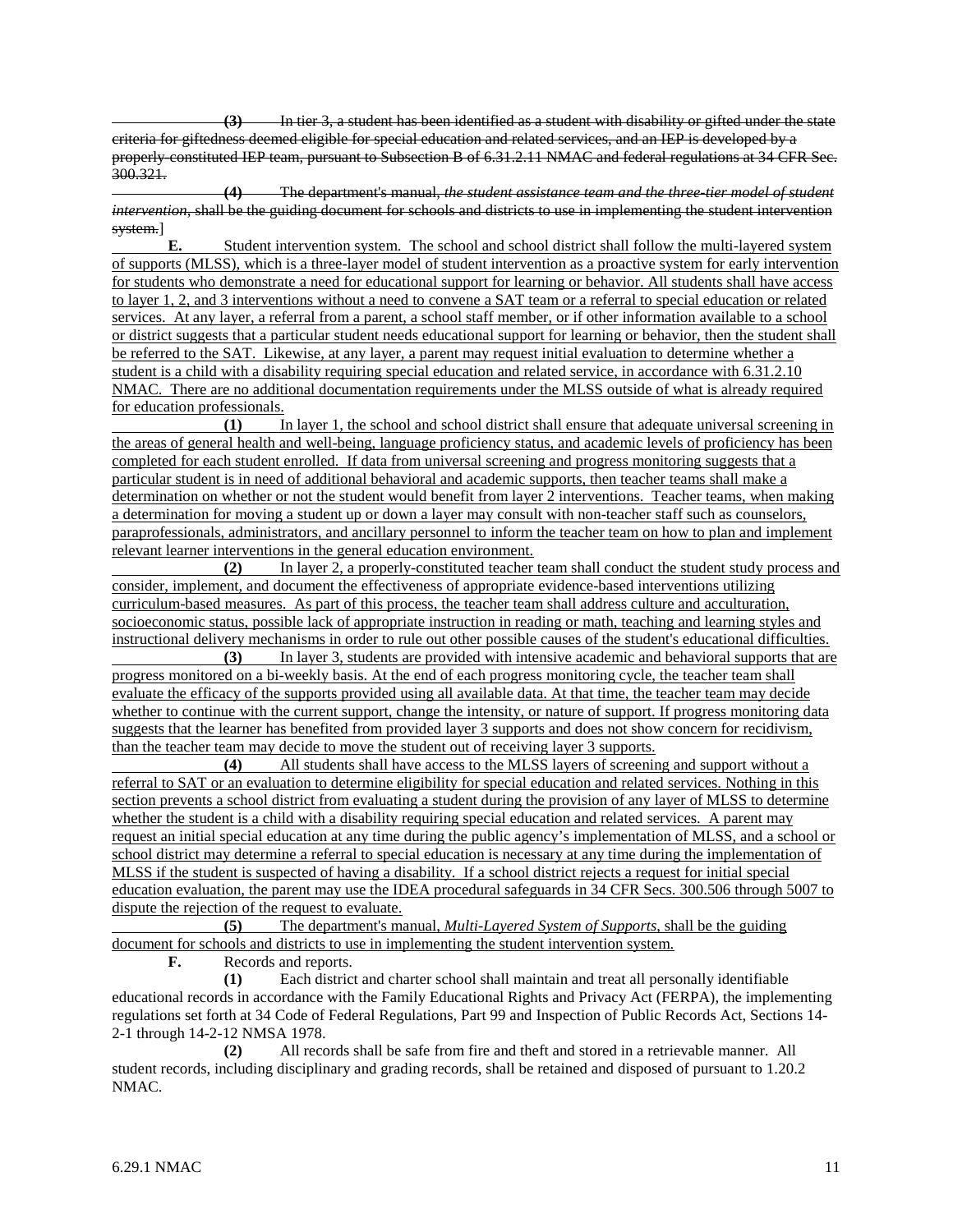**(3)** Transcripts and copies of pertinent records of students transferring from one school to another, including disciplinary records with respect to suspension and expulsion, shall be forwarded promptly upon written request by the receiving school.

**(4)** Local school boards and governing bodies of charter schools shall establish policies providing for inspection of education records by students and parents.

**(5)** Effective July 1, 2009, after the administration of the [eleventh grade] high school [SBA] system of assessments, school districts and charter schools are required to record test results on each student's official transcript. The information recorded shall include the following:

**(a)** district and high school administering the examination;

- **(b)** date of examination administration;
- **(c)** results of the examination for each subject area tested; and

**(d)** reports of the results in a format and language that is understandable to parents.

**G.** Organization of grade levels and establishing/closing schools. Any change in a school district or charter school's organizational pattern, including the establishment or closing of a school, shall have the secretary's approval prior to implementation. Requests for change shall be submitted using the department's *organization of grade levels and establishing/closing school waiver request form.* This form shall include: name of superintendent; district/school; mailing address; phone; fax; email address; name of a secondary contact person including the same information; date of submission; local board policy requirement and approval, if required; date of board approval; statement of applicable district or charter school policy and rationale for request. The waiver request shall outline the expected educational benefits.

**H.** Class loads. Class loads shall be in compliance with the most current class load requirements in Section 22-10A-20 NMSA 1978 and Section 22-5-15 NMSA 1978.

**(1)** The individual class load for elementary school teachers shall not exceed 20 students for kindergarten, provided that any teacher in kindergarten with a class load of 15 to 20 students shall be entitled to the assistance of an educational assistant.

**(2)** The average class load for elementary school teachers at an individual school shall not exceed 22 students when averaged among grades one, two and three, provided that any teacher in grade one with a class load of 21 or more shall be entitled to the full-time assistance of an educational assistant.

**(3)** The average class load for an elementary school teacher at an individual school shall not exceed 24 students when averaged among grades four, five and six.

**(4)** The daily teaching load per teacher for grades seven through 12 shall not exceed 160 students, except the daily teaching load for teachers of required English courses in grades seven and eight shall not exceed 135, with a maximum of 27 students per class; and the daily teaching load for teachers of required English courses in grades nine through 12 shall not exceed 150 students, with a maximum of 30 students per class. The teaching load for teachers assigned to laboratories and shops shall adhere to the current workplace safety codes of the industry.

**(5)** Students receiving special education services integrated into a regular classroom for any part of the day shall be counted in the calculation of class load averages. Students receiving special education services not integrated into the regular classroom shall not be counted in the calculation of class load averages. Only classroom teachers charged with responsibility for the regular classroom instructional program shall be counted in determining average class loads. In elementary schools offering only one grade level, average class loads may be calculated by averaging appropriate grade levels between schools in the school district.

**(6)** The secretary may waive the individual school class load requirements established in this section. Waivers shall be applied for annually, and a waiver shall not be granted for more than two consecutive years. Requests for class load waivers shall be submitted using the department's *class size waiver request form.*  This form shall include: name of superintendent; district/school; mailing address; phone; fax; email address; name of a secondary contact person including the same information; date of submission; local board policy requirement and approval, if required; date of board approval; statement of applicable district or charter school policy and rationale for request. Waivers may only be granted if a school district or charter school demonstrates:

**(a)** no portable classrooms are available;

**(b)** no other available sources of funding exist to meet the need for additional

classrooms;

**(c)** the district or charter school is planning alternatives to increase building capacity for implementation within one year; and

**(d)** the parents of all children affected by the waiver have been notified in writing of the statutory class load requirements; that the school district or charter school has made a decision to deviate from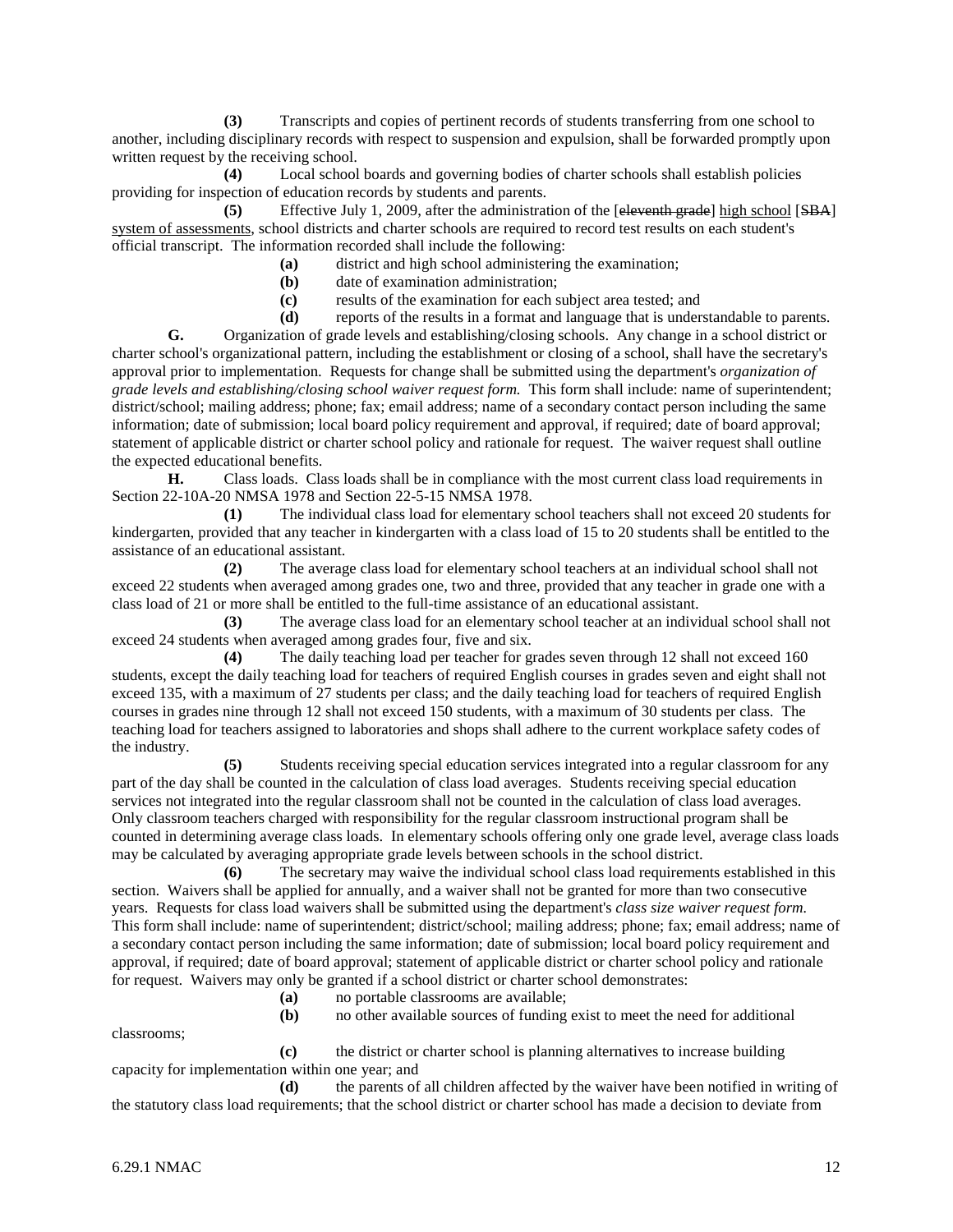these class load requirements; and of the school district's or charter school's plan to achieve compliance with the class load requirements.

**(7)** If a waiver is granted pursuant to Paragraph (6) of Subsection H of 6.29.1.9 NMAC to an individual school, the average class load for elementary school teachers at that school shall not exceed 20 students in kindergarten and grade one, and shall not exceed 25 students when averaged among grades two, three, four, five and six.

**(8)** Each school district or charter school shall report to the department the size and composition of classes subsequent to the 40th day report and the December 1 count. Failure to meet class load requirements within two years shall be justification for the disapproval of the school district's or charter school's budget by the secretary.

**(9)** The department shall report to the legislative education study committee by November 30 of each year regarding each school district's or charter school's ability to meet class load requirements imposed by law.

**(10)** Notwithstanding the provisions of Paragraph (6) of Subsection H of 6.29.1.9 NMAC, the secretary may waive the individual class load and teaching load requirements established in this section upon demonstration of a viable alternative curricular plan and a finding by the department that the plan is in the best interest of the school district or charter school; and that, on an annual basis, the plan has been presented to and is supported by the affected teaching staff. The department shall evaluate the impact of each alternative curricular plan annually. Annual reports shall be made to the legislative education study committee. Requests for alternative curricular plans shall be submitted using the department's *collaborative school improvement programs waiver request form.* This form shall include: name of superintendent; district/school; mailing address; phone; fax; email address; name of a secondary contact person including the same information; date of submission; local board policy requirement and approval, if required; date of board approval; statement of applicable district or charter school policy and rationale for request.

**I.** Student/staff caseloads in gifted and special education.

**(1)** The student/staff caseload shall not exceed 35:1 for a special education teacher and 60:1 for a speech-language pathologist for special education services or speech-only services, in which properly licensed special education teachers or speech-language pathologists travel from class to class or school to school, providing services to students with disabilities whose individualized education programs (IEPs) require a minimal amount of special education. (A minimal amount of special education services shall not exceed 10 percent of the school day/week.)

**(2)** The student/staff caseload shall not exceed 24:1 for a special education teacher and 35:1 for a speech-language pathologist for special education services or speech-only services which properly-licensed special education teachers or speech-language pathologists provide to students with disabilities whose IEPs require a moderate amount of special education. (A moderate amount of special education services shall be less than 50 percent of the school day.)

**(3)** The student/staff caseload shall not exceed 15:1 for special education services in which properly licensed special education teachers provide services to students with disabilities whose IEPs require an extensive amount of special education for a portion of the school day as appropriate to implement the plan. (An extensive amount of special education services shall be provided 50 percent or more of the school day.)

**(4)** The student/staff caseload shall not exceed 8:1 for special education services in which a properly licensed professional provides services to students with disabilities whose IEPs require a maximum amount of special education. (A maximum amount of special education services shall be provided in an amount approaching a full school day.)

**(5)** The student/adult caseload shall not exceed 4:1 for center-based special education services in which one of the adults in the program is a properly licensed professional providing three- and four-year old children with the amount of special education needed to implement each child's IEP.

**(6)** The student/adult caseload shall not exceed 2:1 for center-based special education services in which three- and four-year old children have profound educational needs.

**(7)** Adequate student/staff caseloads shall be provided to appropriately address needs identified in the IEPs. Paraprofessionals and assistants who are appropriately trained and supervised in accordance with applicable department licensure rules or written department policy may be used to assist in the provision of special education and related services to students with disabilities under Part B of IDEA.

**(8)** If the student/staff caseload ratio exceeds the standards provided above, a request for waiver shall be submitted to the department for review and approval by the secretary.

**J.** Length of school day and year.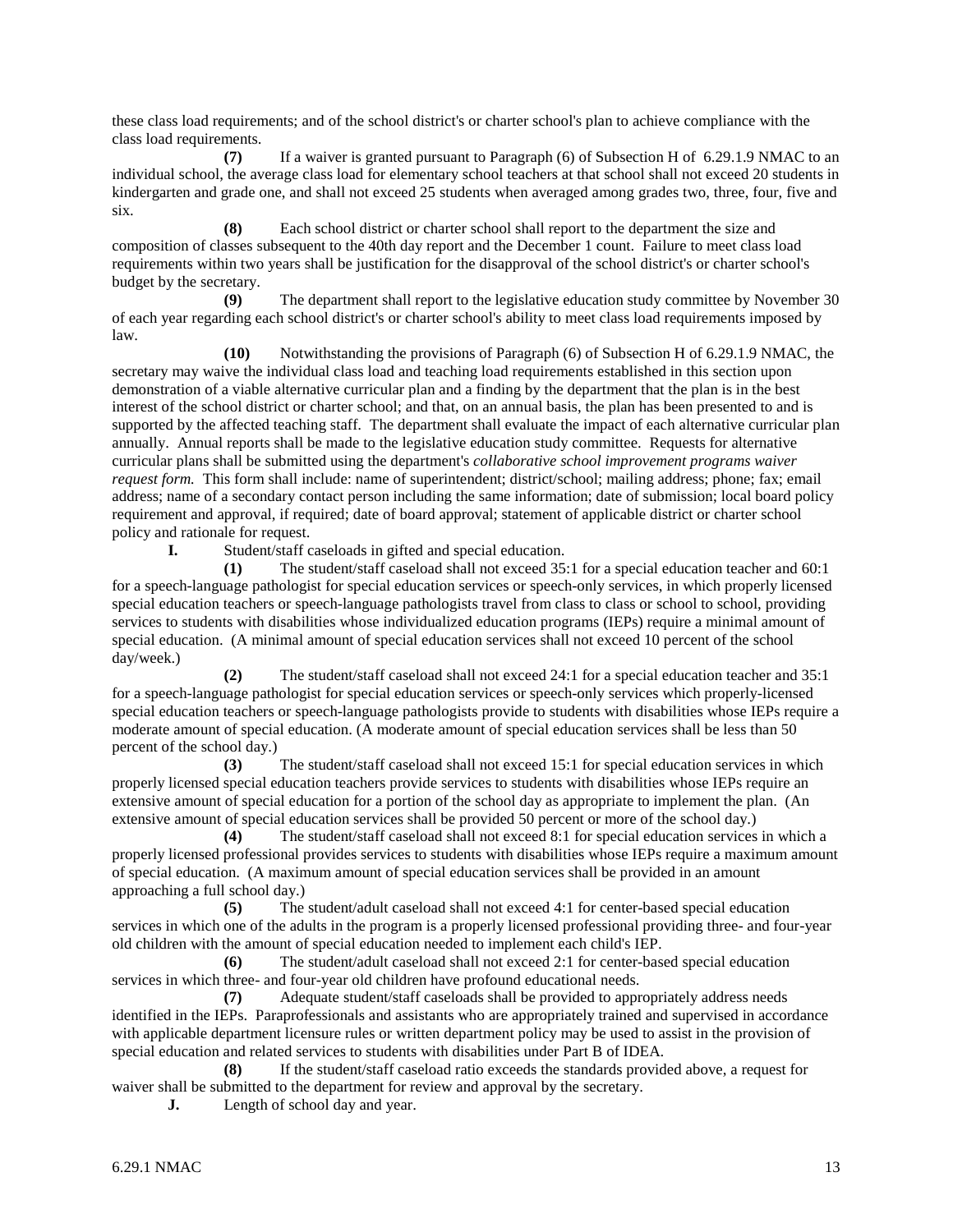**(1)** The district or charter school shall be in compliance with length of school day and year requirements as defined in Section 22-2-8.1 NMSA 1978. Within statutory requirements, the local board or governing body of a charter school determines the length of the school year, which includes equivalent hours. The local board or governing body of a charter school may delegate this authority to the superintendent or charter school administrator who, in turn, may delegate to others.

**(2)** Time for home visits/parent-teacher conferences. The local board or governing body of a charter school may designate a prescribed number of hours within the school year for home visits, to develop nextstep plans for students or parent-teacher conferences up to the following maximum hours: kindergarten: 33 hours; grades 1 through 6: 22 hours; and grades 7 through 12: 12 hours.

**(3)** All students shall be in school-directed programs, exclusive of lunch, for a minimum of the following:

**(a)** kindergarten, for half-day programs: two and one-half (2 and 1/2) hours per day or 450 hours per year; or, for full-day programs: five and one-half (5 and 1/2) hours per day or 990 hours per year; **(b)** grades one through six: five and one-half (5 and 1/2) hours per day or 990 hours

per year; and

**(c)** grades seven through twelve: six hours per day or 1,080 hours per year.

**(4)** Testing and assessments are considered part of instructional hours. One group of students cannot be dismissed while another group of students is testing, unless the students being dismissed already have approved extended-day plans in place for participating in the minimum instructional hours required.

**(5)** Dismissing students or closing school for staff development and participation in other non-instructional activities does not count toward the minimum instructional hours required. This time is to be built into a district and school schedule as an add-on. Early-release days may be built into a district or charter school calendar when the minimum instructional hours' requirement is otherwise being met.

**(6)** The student lunch period each day shall be at least 30 minutes. Lunch recess shall not be counted as part of the instructional day.

**(7)** Districts or charter schools may request a waiver from the secretary if the minimum length of school day requirement creates an undue hardship. Such requests shall be submitted using the department's *instructional hours waiver request form*. This form shall include: name of superintendent; district/school; mailing address; phone; fax; email address; name of a secondary contact person including the same information; date of submission; local board policy requirement and approval, if required; date of board approval; statement of applicable district or charter school policy and rationale for request. Requests shall provide documentation that the following conditions exist:

**(a)** the educational, societal or fiscal consequences of operating the minimum length of a school day/year significantly impede the district's ability to provide a quality educational program; and

**(b)** the district or charter school has thoroughly investigated alternatives other than shortening the length of a school day/year in order to address the identified concerns.

**(8)** When an emergency arises and the emergency affects the required hours, the local superintendent or charter school administrator shall request in writing approval from the secretary regarding the manner in which the lost instructional hours will be made up, or requesting an exemption from the required instructional hours.<br> $\bf{K}$   $\bf{G}$ 

**K.** Graduation requirements.

**(1)** The New Mexico [eleventh grade] high school [SBA] system of assessments. The district or charter school shall be in compliance with requirements as specified in Section 22-13-1.1 NMSA 1978 and Subsection L of Section 66-7-506 NMSA 1978 (offering driver education, service learning and financial literacy as electives). The department specifies that students shall meet all graduation requirements in order to be eligible to receive a diploma. This includes the requirement of passing the [eleventh grade] high school [SBA] system of assessments.

**(2)** The next step plan. Each student shall complete a next step plan for each high school year. For students with individualized education programs (IEPs), the transition plan substitutes for the next step plan. The next step plan requires that:

**(a)** each grade-level next step plan shall be completed within the last 60 school days of the preceding school year (for example, the 9th grade interim next step plan shall be made before the end of the 8th grade year);

> **(b)** only one grade-level next step plan shall be completed for a student each year; **(c)** the development of the next step plan shall include the student, the student's

parent or guardian and the advisor, but may include additional relevant parties;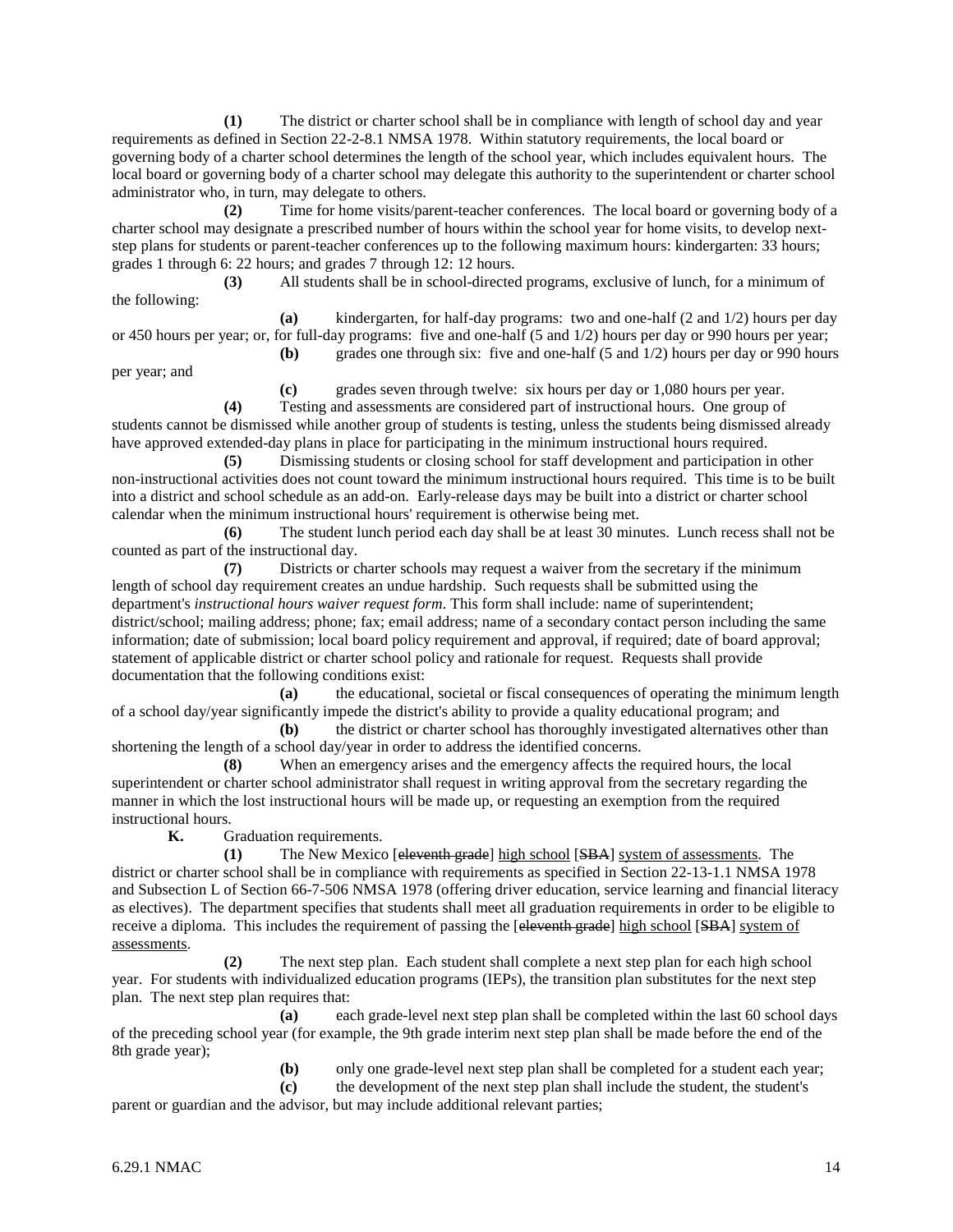**(d)** to write the next step plan, the advisor shall consult with the student and the student's parent or guardian on academic choices that target the student's interests and meet graduation requirements;

**(e)** the next step plan shall address career clusters in career and technical education, academic support and study skills, extracurricular experiences and out-of-school activities, exposure to postsecondary education and career options, family and social supports, assessments, credentials and any other relevant information; as part of the next step plan, the advisor shall disseminate and share information concerning advanced placement, honors, dual-credit and distance learning programs;

**(f)** the next step plan determines whether or not the student is on track with graduation requirements; the plan ensures that gaps in courses and test-taking are filled;

**(g)** the next step plan may be made in large-group, small-group or individual student settings;

**(h)** the advisor has the responsibility to see that the student is reasonably informed about curricular and course options, opportunities available that lead to broader post-high school options, and alternative opportunities available if the student does not finish a planned curriculum;

**(i)** the next step plan shall be signed by the student, the student's parent or guardian and the advisor;

**(j)** the completed next step plan shall be filed with the school principal or charter school administrator and only the final next step plan shall be filed in the student's cumulative file upon graduation;

**(k)** during the development of the student's next step plan for the eleventh grade [and no later than the spring of the tenth grade], a plan allowing the student to complete a fourth mathematics course other than algebra 2 may be developed using data from the student's high school short-cycle assessments, the student's most recent [SBA] system of assessments score in mathematics, other relevant assessment scores and coursework grades and educational career plans recorded in the student's next step plan;

**(l)** for the student to take four mathematics courses that contain a lesser content than that recommended for inclusion in algebra 2 or its equivalent, the student's parent shall provide written, signed permission on the student's next step plan; parental signature on the next step plan for the eleventh grade indicating the mathematics courses the student will take shall serve as the required signed permission.

**(3)** Transfer of credits. For students enrolling or re-enrolling in public schools, local school boards or governing bodies of charter schools will establish policies as follows.

**(a)** Credits shall be transferable with no loss of value between schools that are accredited by a state board of education in the United States, United States territories, Puerto Rico, the freelyassociated states and outlying areas of the United States, department of defense schools or other authorized body.

**(b)** Policies of the local school board or the governing body of a charter school, for students transferring from home schools, private schools or foreign schools to the public schools, will be in accordance with Subsection D of Section 22-1-4 NMSA 1978.

**(c)** Acceptance of credits earned through correspondence extension study, foreign study, home study courses or non-department accredited, non-public schools is determined by the policy of the local school board or the governing body of a charter school.

**(4)** Correspondence courses. For students currently enrolled in public schools, local school boards or governing bodies of charter schools will establish policies addressing the use of correspondence courses to meet graduation requirements.

**(a)** Policies should be based on the following circumstances:

**(i)** when road conditions or distance from access to school transportation prohibit regular daily attendance;

**(ii)** when a student cannot attend school due to prolonged illness or recovery from injury, as part of the individual plan to address the student's educational needs developed in accordance with applicable state and federal regulations governing the education of students with disabilities;

**(iii)** when the occupation of the parent or student requires prolonged periods

of time away from the school district;

**(iv)** when a student is housed in a long-term residential facility; or

**(v)** to enhance or supplement graduation requirements based on a student's

individual need(s).

**(b)** Schools counting credit for correspondence courses for enrolled students shall ensure that such courses are part of the student's individual plan for graduation. If applicable, such courses are part of the IEP developed in accordance with applicable state and federal regulations governing the education of students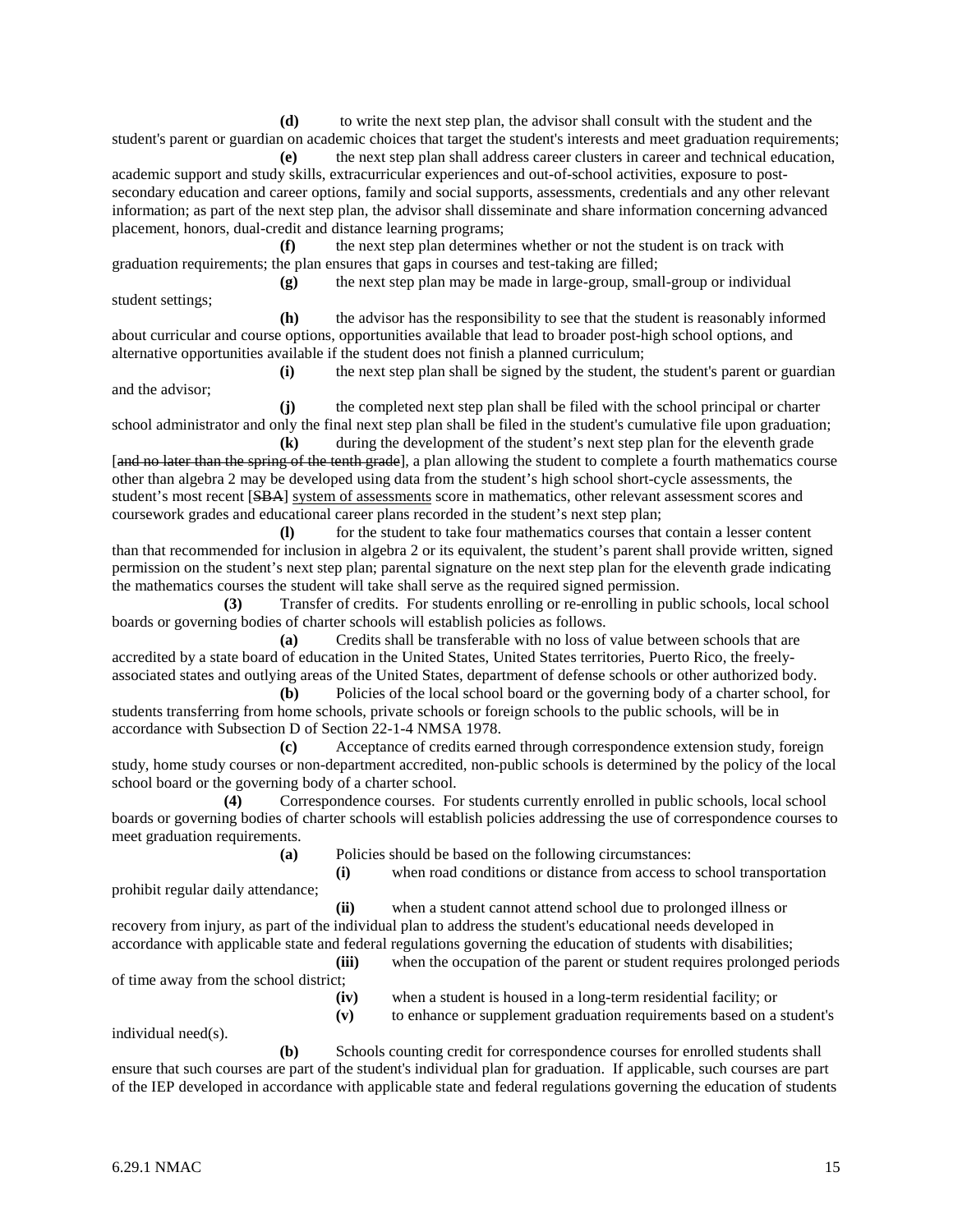with disabilities, and schools shall ensure that assistance is available to students as needed to complete the correspondence courses.

| (c)<br>students shall be provided by:<br>the school is located, or | Correspondence courses used to provide graduation credit to currently enrolled |                                                                           |
|--------------------------------------------------------------------|--------------------------------------------------------------------------------|---------------------------------------------------------------------------|
|                                                                    | (i)                                                                            | a school accredited by the state board of education of the state in which |
|                                                                    | (ii)                                                                           | a college or university with regional accreditation to perform such       |

function.

**(5)** Dual credit program. "Dual credit program" means a program that allows high school students to enroll in college-level courses offered by public post-secondary educational institutions that may be academic or career-technical in nature, but may not be remedial or developmental, and through which students can simultaneously earn credit toward high school graduation and a post-secondary degree or certificate. (Refer to 6.30.7.6 NMAC.)

**(6)** Distance learning courses. "Distance learning" means the technology and the educational process used to provide instruction for credit or for a grade, when the course provider and the distance-learning student are not necessarily physically present at the same time or place. Distance learning does not include educational software that utilizes only on-site teaching. Any program involving distance learning shall be governed by the department's distance learning rule, found at 6.30.8 NMAC.

**(7)** Standardized grading system. A standardized grading system is required to be implemented by each district and charter school. The system shall include the following components:

**(a)** a written report to parents regarding the performance of their children tested with the New Mexico standards-based assessments;

**(b)** for grades 3-12, a standardized alphabetic grading system, based on the 4.0 scale (i.e., a minimum of 4.0 or higher=A,  $3.0$ =B,  $2.0$ =C,  $1.0$ =D); certain courses may be assigned a weighted score according to local policy;

**(c)** alignment of all district and school curriculum to the New Mexico content standards with benchmarks and performance standards; and

**(d)** all school report cards shall include the results of standards-based assessments and may augment the standardized grading system with a narrative or other method that measures a student's academic, social, behavioral or other skills.

**(8)** Final examination. A final examination shall be administered to all students in all courses offered for credit.

**(9)** Credit. Credit cannot be earned twice for the same course.

**(10)** Other elective credit. Elective credit courses shall meet all New Mexico content standards with benchmarks and performance standards, and shall:

- **(a)** include a written, sequential curriculum;
- **(b)** be taught by an instructor who is appropriately licensed and endorsed to teach

the course;

- **(c)** include a final examination; and
- **(d)** be reviewed and approved by the local board of education or governing body of

a charter school.

**(11)** Alternative credit. Local districts, charter schools or state educational institutions may design elective courses, known as alternative credit courses, to satisfy any of the specified credits required for graduation.

- **(a)** The process includes:
	- **(i)** review of the licensure and endorsements of affected staff;
	- **(ii)** review of required course content standards with benchmarks and

performance standards with the proposed elective course, and summary of alignment between the two courses;

**(iii)** determination of the amount of credit that will be generated;

**(iv)** publication of information regarding what course is available for alternative credit and identification of [STARS] course number;

**(v)** inclusion of the availability of alternative credit in all next-step plans;

**(vii)** review and preliminary approval by the local board of education or governing body of a charter school.

**<sup>(</sup>vi)** note on the student transcript that the graduation requirement course was completed using the named alternative credit course;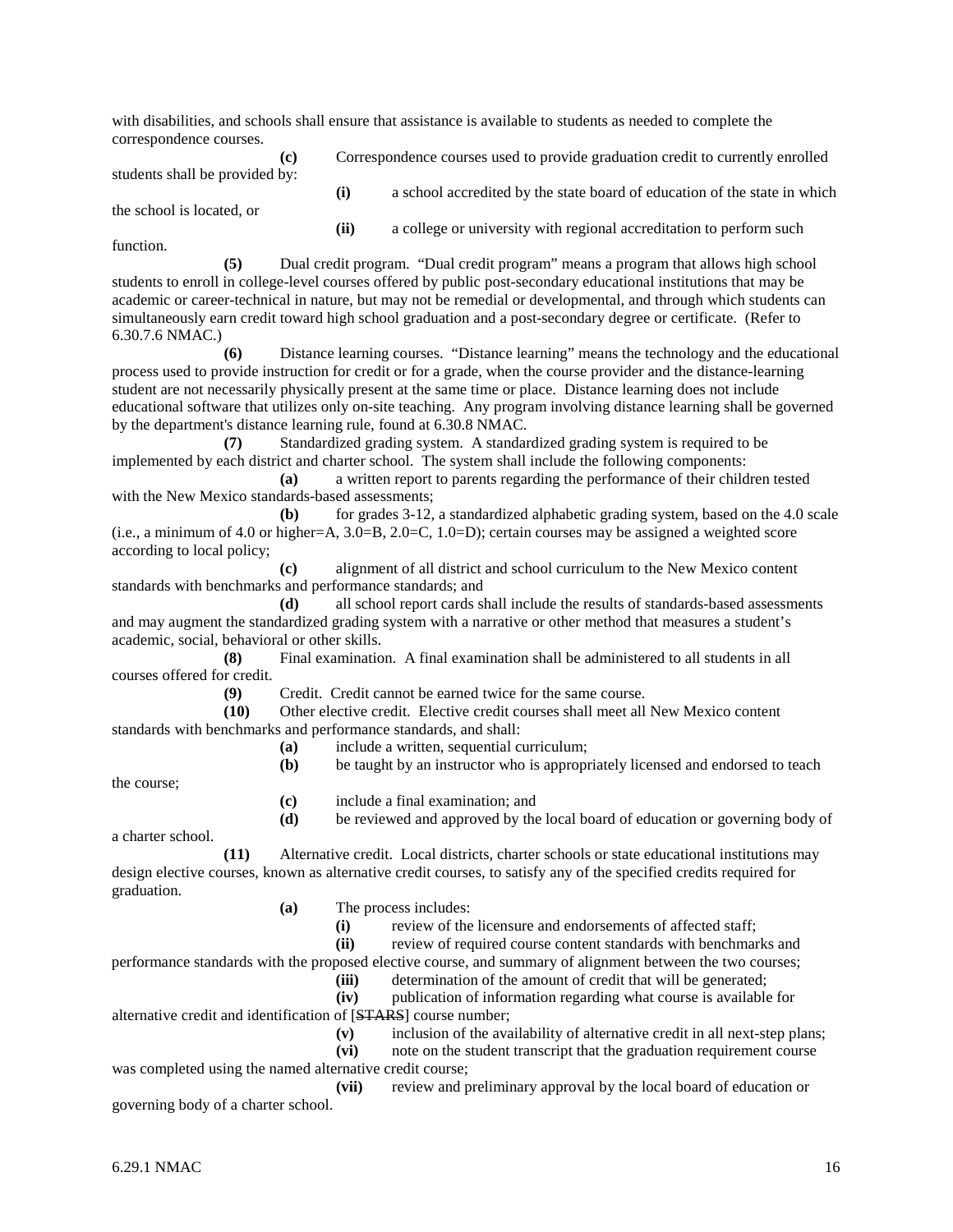**(b)** Once the process has been completed, the district superintendent or administrator of a charter school or state educational institution shall submit a written request, with appropriate documentation, to the secretary for approval.

**(12)** Excuses from physical education. The physical education graduation requirement may be waived by the secretary, based upon a request by the local superintendent or charter school administrator with documentation from a licensed medical doctor, osteopath, certified nurse practitioner with prescriptive authority or chiropractor, that the student has a permanent or chronic condition that does not permit physical activity. Such requests shall be submitted using the department's *physical education waiver request form*. This form shall include: name of superintendent; district/school; mailing address; phone; fax; email address; name of a secondary contact person including the same information; date of submission; local board policy requirement and approval, if required; date of board approval; statement of applicable district or charter school policy and, for each student for whom the waiver is requested: name, school and year of student graduation, district affirmation that it possesses required medical documentation, name and email address of school principal and rationale for the request. A student receiving special education supports and services pursuant to the IDEA or Section 504 of the federal Rehabilitation Act may also be eligible to request this waiver, when appropriate medical documentation is provided in the IEP.

**(13)** Graduation requirements for issuance of a conditional certificate of transition for students with an IEP. The development of a program of study and the granting of a diploma, or use of a conditional certificate of transition in the form of a continuing or transition individualized educational program (IEP) for students receiving special education services, includes the following governing principles:<br>(a) The IEP team is responsible for determining whether the

**(a)** The IEP team is responsible for determining whether the student has completed a planned program of study based on the student's strengths, interests, preferences, identified educational and functional needs and long-term educational or occupational goals, making the student eligible to receive either a diploma or a conditional certificate of transition. A conditional certificate of transition allows the student to participate in graduation activities. If a student receives a conditional certificate of transition, the student shall then return to the program specified in the IEP to complete the student's secondary program and meet the requirements for a diploma. In addition, all IEPs shall provide a description of how the student's progress toward meeting annual goals and graduation requirements will be measured, and at what intervals progress will be reported to parents or guardians. A student shall be awarded a diploma upon completion of a planned program of study that meets the requirements of Paragraph (b).

**(b)** A student may be awarded a diploma (Section 22-13-1.1 NMSA 1978) using any of the following programs of study described in (i) through (iii). All IEP team discussion points and decisions identified herein, including the identification of the student's program of study and any student or parent proposals accepted or rejected by the IEP team (if the student has not reached the age of majority), shall be documented on the student's IEP and in the prior written notice (PWN) of proposed action.

**(i)** A standard program of study is based upon meeting or exceeding all requirements for graduation based on the New Mexico standards for excellence (Subsection K of 6.29.1.9 NMAC) with or without reasonable accommodations of delivery and assessment methods. In addition, a student shall pass all sections of the current state graduation examination(s) administered pursuant to Subsection I of Section 22-13- 1.1 NMSA 1978 under standard administration or with state-approved accommodations, and shall meet all other standard graduation requirements of the district.

**(ii)** A career readiness alternative program of study is developed to provide relevance and is based on a student's career interest as it relates to one of the career clusters, with or without reasonable accommodations of delivery and assessment methods. In addition, a student shall take the current state graduation examination(s) administered pursuant to Subsection K of Section 22-13-1.1 NMSA 1978, under standard administration or with state-approved accommodations as determined by the SEA. Once the student has attempted the state graduation examination and is unable to meet the minimum requirements on all sections of the assessments and achieve a level of competency, the IEP team can set the minimum passing scores. The student shall earn at least the minimum number of credits required by the district or charter school for graduation through standard or alternative courses that address the employability and career development standards with benchmarks and performance standards, as determined by the IEP team. Course work shall include a minimum of four units of career development opportunities and learning experiences that may include any of the following: career readiness and vocational course work, work experience, community-based instruction, student service learning, job shadowing, mentoring or entrepreneurships related to the student's occupational choices. Credits for work experience shall be related to the program of study that the school offers and specific to the district's ability to offer work experience or community-based instruction credits. The student shall achieve competency in all areas of the employability and career development standards with benchmarks and performance standards, as determined by the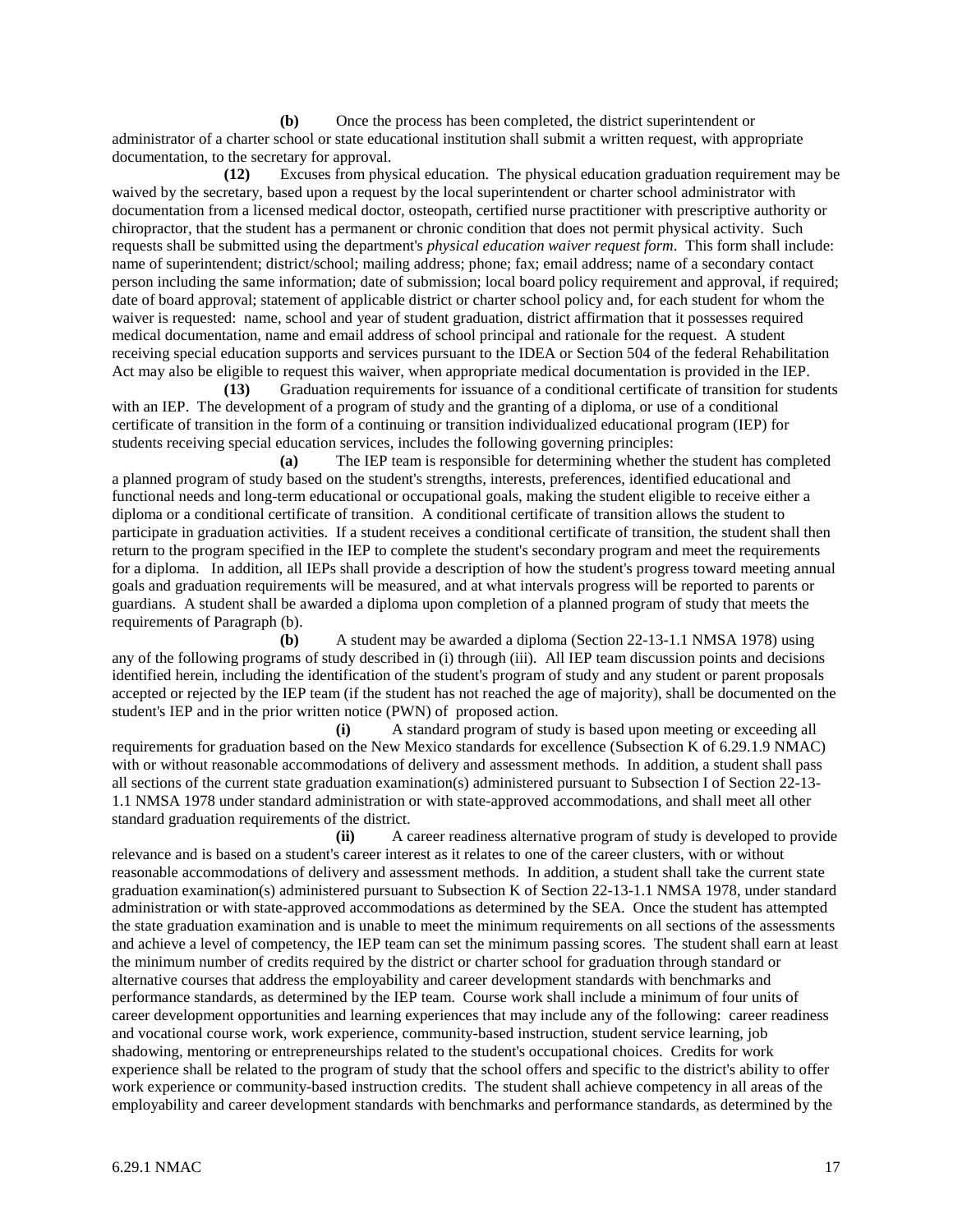IEP team and the student's interest as it relates to the career clusters. The program of study shall address the New Mexico content standards with benchmarks and performance standards in other subject areas as appropriate.

**(iii)** An ability program of study was developed for students who have a significant cognitive disability or severe mental health issues. The IEP goals and functional curriculum course work shall be based on the New Mexico standards with benchmarks and performance standards and employability and career development standards with benchmarks and performance standards. Students in this program of study shall earn the minimum number of credits or be provided equivalent educational opportunities required by the district or charter school, with course work individualized to meet the unique needs of the student through support of the IEP. In addition, a student shall take either the current state graduation examination(s) administered pursuant to Subsection K of Section 22-13-1.1 NMSA 1978, under standard administration or with state-approved accommodations, or the state-approved alternate assessment. The student shall achieve a level of competency predetermined by the student's IEP team on the current graduation examination or the state-approved alternate assessment, and meet all other graduation requirements established by the IEP team.

**(c)** The new requirements for the career readiness and ability pathways become effective beginning with students graduating in 2009.

**(d)** By the end of the eighth grade, each student's IEP shall contain a proposed individual program of study for grades nine through 12. The program of study shall identify by name all course options the student may take and shall align with the student's long-range measurable post-secondary goals and transition services to facilitate a smooth transition to high school and beyond. This program of study shall be reviewed on an annual basis and adjusted to address the student's strengths, interests, preferences and areas of identified educational and functional needs. The IEP team shall document on the IEP the student's progress toward earning required graduation credits and passing the current graduation examination.

**(e)** A district or charter school shall provide each student, who has an IEP and who graduates or reaches the maximum age for special education services, a summary of the student's academic achievement and functional performance, which shall include recommendations on how to assist the student in meeting post-secondary goals.

**(f)** Students graduating on the standard program of study shall meet the state's minimum requirements on all sections of the graduation examination. IEP teams shall document a plan of action on the IEP and the PWN to be carried out by both the student and the district or charter school, to ensure that the student will pass all sections of the graduation examination.

**(g)** To establish a level of proficiency on the current graduation examination or the state-approved alternate assessment for students on a career readiness program of study or ability program of study, IEP teams shall review the student's performance on the first attempt, and establish a targeted proficiency on all sections that are below the state's minimum requirement. For those students who meet participation criteria for the New Mexico alternate assessment, IEP teams shall set targeted levels of proficiency based upon previous performance on the test. If the student has previously been administered the New Mexico alternate assessment and has achieved an advanced level of overall performance, the IEP team shall arrange for the student to participate in the general graduation examination, and shall identify appropriate accommodations that the student may require. IEP teams shall document the targeted levels of proficiency on the IEP and the PWN, outlining the plan of action to be taken by both the student and the district or charter school to ensure that the student will meet the targeted levels of proficiency. Districts or charter schools may submit a written request for a waiver to the secretary in cases where a student has medical or mental health issues that may result in regression or that negatively influence the student's ability to achieve targeted levels of proficiency. The written request shall be signed by the superintendent or charter school administrator and shall include documentation of the medical or mental health issues.

**(h)** Changes in programs of study.

**(i)** Departures from the standard program of study for students receiving special education services and supports shall be considered in the order of the options listed in Subparagraph (b) of Paragraph (13) of Subsection K of 6.29.1.9 NMAC. Any modified program of study may depart from a standard program of study only so far as is necessary to meet an individual student's educational needs as determined by the IEP team. Districts and charter schools are obligated to meet the requirements of IDEA to provide students with IEPs on any one of the three programs of study, and access to the general curriculum in the least restrictive environment. When an alternative program of study is developed, a building administrator or designee who has knowledge about the student shall be a member of the IEP team

**(ii)** Districts and charter schools shall document changes from the standard program of study on the PWN. IEP teams shall identify the reasons for changing the student's program of study, shall provide parents with clear concise explanations of the career readiness or ability programs of study, shall notify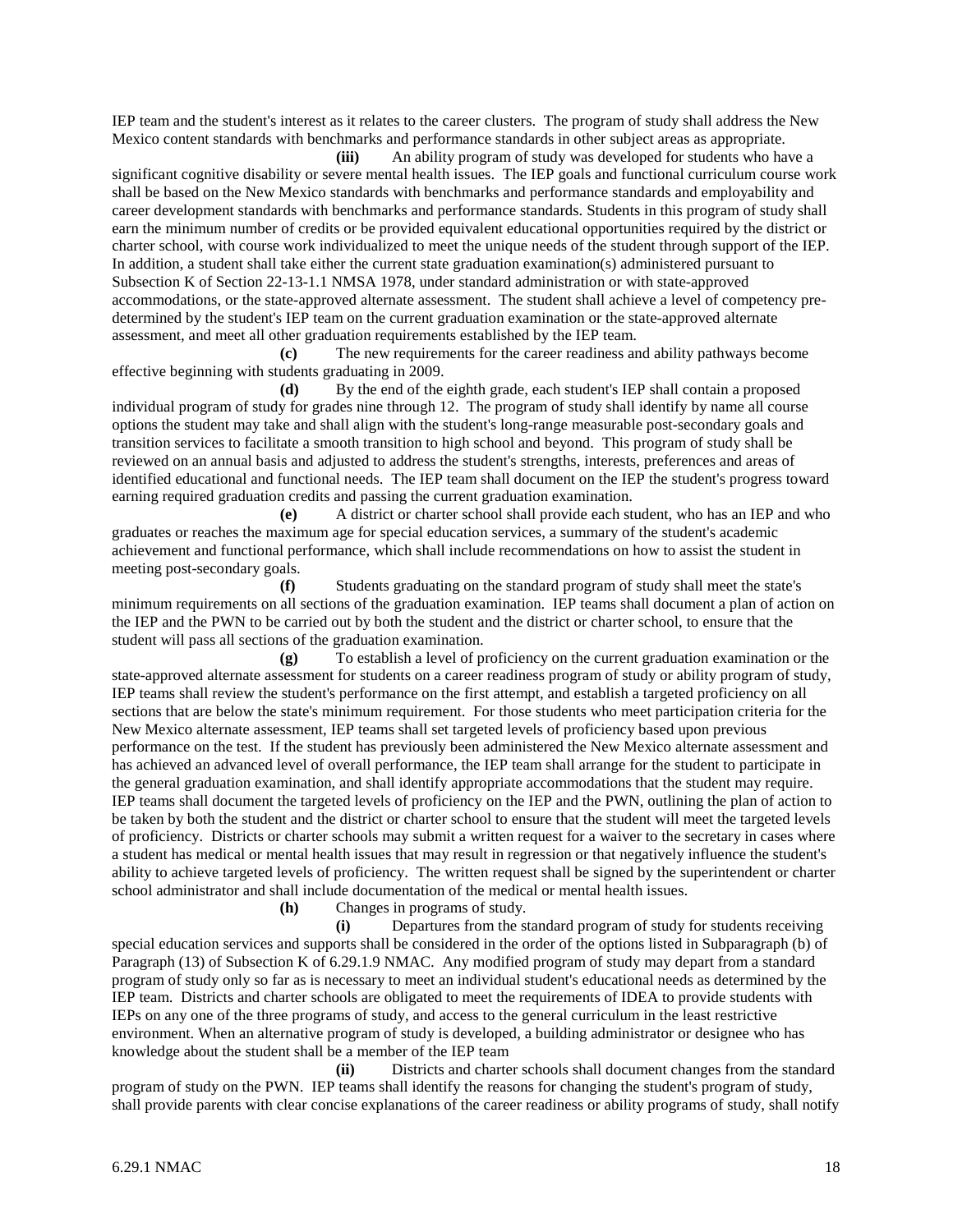parents and students of the potential consequences that may limit the student's post-secondary options, and shall make required changes to the IEP and course of study, to ensure that the student meets the requirements of that program of study.

**(iii)** The IEP team shall not change the program of study for a student entering the final year of high school (not the cohort with which the student entered high school) from the standard program of study to the career readiness program of study, nor from the career readiness program of study to the ability program of study, after the 20th school day of the final year of high school. IEP teams may change a student's program of study from the ability program of study to the career readiness program of study, or from the career readiness program of study to the standard program of study, if the student meets the graduation requirements of that program of study and if the change is made and documented appropriately in a revised IEP and PWN by a properly constituted IEP team in a properly convened meeting.

**(i)** A student who receives special education services may be granted a conditional certificate of transition in the form of a continuing or transition IEP when:

**(i)** the IEP team provides sufficient documentation and justification that the issuance of a conditional certificate of transition for an individual student is warranted;

**(ii)** prior to the student's projected graduation date, the IEP team provides a PWN stating that the student will receive a conditional certificate of transition;

**(iii)** the district or charter school ensures that a conditional certificate of transition is not a program of study and does not end the student's right to a FAPE;<br>(iv) the district or charter school ensures the

**(iv)** the district or charter school ensures that a conditional certificate of transition entitles a student who has attended four years or more of high school to participate in graduation activities, and requires that the student continue receiving special education supports and services needed to obtain the high school diploma;

**(v)** the district or charter school ensures that, prior to receiving a conditional certificate of transition, the student has a continuing or transition IEP;

**(vi)** the student's continuing or transition IEP outlines measures, resources and specific responsibilities for both the student and the district or charter school to ensure that the student receives a diploma.

**(j)** A student who does not return to complete the program of study as outlined in the continuing or transition IEP will be considered as a dropout.

**(k)** A student who receives a conditional certificate of transition is eligible to continue receiving special education services until receipt of a diploma or until the end of the academic year in which the student becomes 22 years of age.

**(l)** Graduation plans shall be a part of all IEPs:

**(i)** by the end of eighth grade, or by the time the student turns 14 years of age, and concurrent with the development of the student's transition plan in accordance with federal regulations at 34 CFR 300.320;

**(ii)** when a student returns to a school after an extended absence, and if an IEP program of study may have been developed but needs to be reviewed; or

**(iii)** when evaluations warrant the need for a modified program of study at any time after development of an initial graduation plan.

**(m)** Graduation plans shall be a part of all of all IEPs and annual reviews, and shall follow the student in all educational settings. Receiving institutions that fall under the department's jurisdiction will recognize these graduation plans, subject to revision by new IEP teams, if appropriate to meet a student's changing needs.

**(n)** At the exit IEP meeting, the team shall review the student's transition plan, and shall confirm and document that all state and district requirements for graduation under the final IEP have been

satisfied. A building administrator who has knowledge about the student shall be a member of this team, and shall sign specifically to verify and accept completed graduation plans, goals and objectives pursuant to (i) - (iii) of Subparagraph (b) of Paragraph (13) of Subsection K of 6.29.1.9 NMAC, or plans for a conditional certificate of transition with a continuing or transition IEP, pursuant to Subparagraph (i) of Paragraph (13) of Subsection K of 6.29.1.9 NMAC. The IEP team shall ensure that the student has current and relevant evaluations, reports or other documentation necessary to support a smooth and effective transition to post-secondary services for a student who will graduate on one of the three programs of study. The school shall arrange for any necessary information to be provided at no cost to the students or parents. The school shall submit a list of students who will receive the diploma through a career readiness or ability program of study to the local superintendent or charter school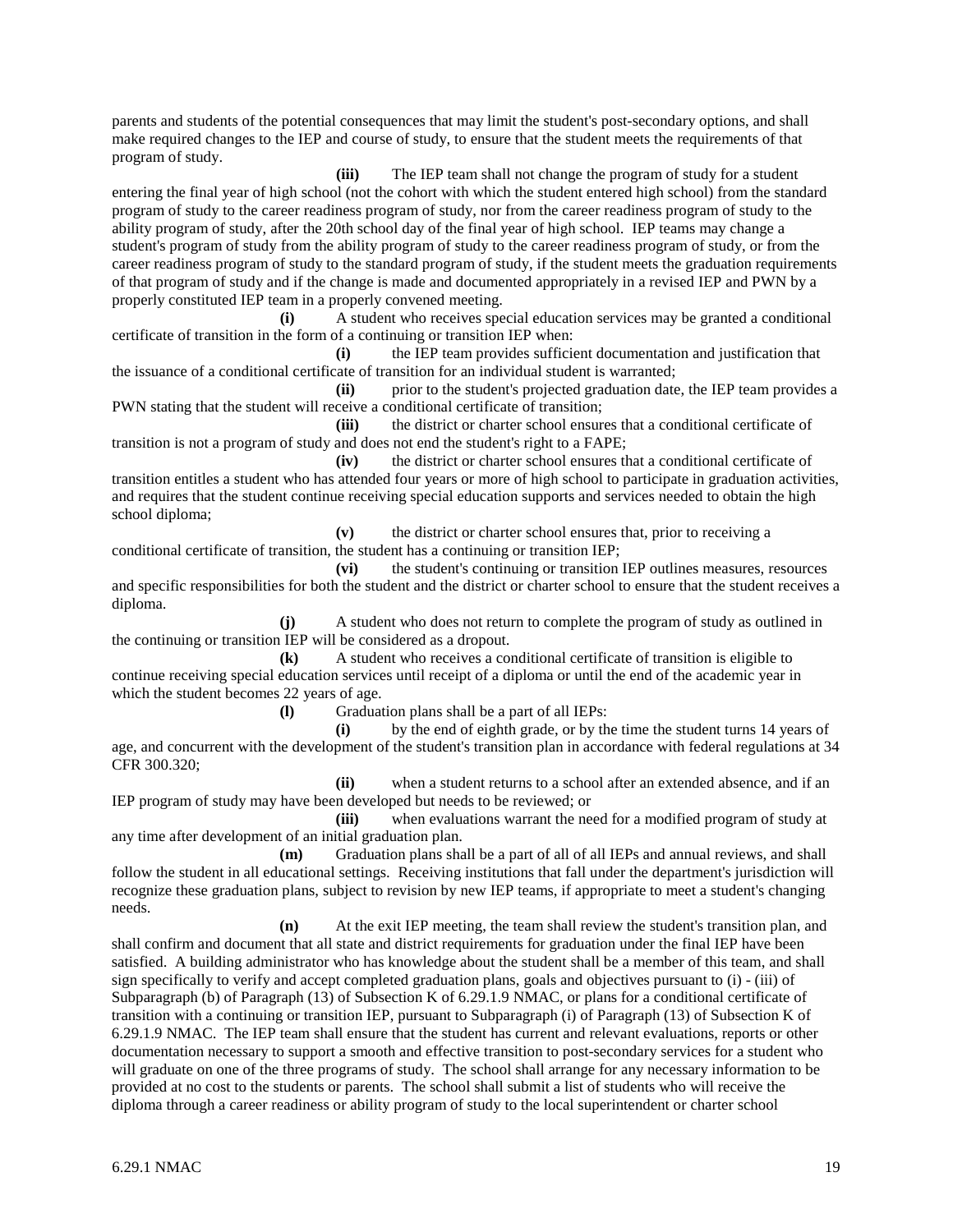administrator, using the students' identification numbers. This list shall be totaled and submitted to the local school board or governing body of a charter school. This information shall be treated as confidential in accordance with the FERPA.

**(o)** Students eligible for special education services are entitled to a FAPE through age 21. If a student turns 22 during the school year, the student shall be allowed to complete the school year. If a student becomes 22 prior to the first day of the school year, the student is no longer eligible to receive special education services.

**(p)** The receipt of a diploma terminates the service eligibility of students with special education needs.

**(q)** All diplomas awarded by a school district or charter school shall be identical in appearance, content and effect, except that symbols or notations may be added to individual students' diplomas to reflect official school honors or awards earned by students.

**(14)** Future changes in graduation requirements. Refer to 6.29.1.13 NMAC.

**L.** Statewide accountability program.

**(1)** Educational accountability. The local board of education or charter school governing body and the district superintendent or charter school administrator are responsible for providing educational services that support student learning. Educational accountability has two mechanisms and three indicators which impact the approval of the district's budget and accreditation status. The accountability mechanisms are accreditation and the program/budget review process. These two mechanisms shall align directly with the district or charter school's EPSS. The indicators are community representation, local accountability indicators and statewide accountability indicators.

**(2)** Accountability mechanisms.

**(a)** Accreditation. Accreditation will be conducted in accordance with Subsection F of Section 22-2-2 NMSA 1978. Verification of the district or charter school's EPSS and student progress will occur on a regular basis. State and federal regulations which fall within the scope of accreditation will also be monitored.

**(b)** Program/budget review and approval. The program/budget review and approval process, including assessment and evaluation, occurs annually. Its purpose is to link the district or charter school's program needs directly with budgetary resources. In order for a district or charter school to obtain an approved budget, the district shall:

**(i)** document the local board or charter school governing body's determination of needs as defined in its EPSS (Section 22-8-18 NMSA 1978);

1978);

**(ii)** document minimum budget requirements (Section 22-8-9 NMSA

**(iii)** document parent involvement in budget preparation (Section 22-8-11

NMSA 1978);

**(iv)** complete the annual program/budget questionnaire; and

**(v)** comply with requirements specified in Section 22-8-5 NMSA 1978.

**(3)** Accountability indicators.

**(a)** Community representation. Community representatives shall be involved in the budget preparation process, the EPSS process, the EPSS evaluation (including the establishment of local student performance indicators) and the accreditation process. Community representatives include parents, students and other community members who reflect the composition of the student population. Evidence shall be provided to verify different forms of representation.

**(b)** Local student performance indicators. Local student performance indicators shall: **(i)** be identified by the local school district or charter school in conjunction with students, parents, community members and businesses; **(ii)** be part of the local EPSS evaluation; **(iii)** measure and demonstrate student progress toward the New Mexico content standards with benchmarks and performance standards; **(iv)** demonstrate student progress toward identified EPSS goals/focus areas (performance indicators); **(v)** be included as an integral part of the accreditation and program/budget review processes; and **(vi)** use any other indicators the district or charter school shall choose for its students.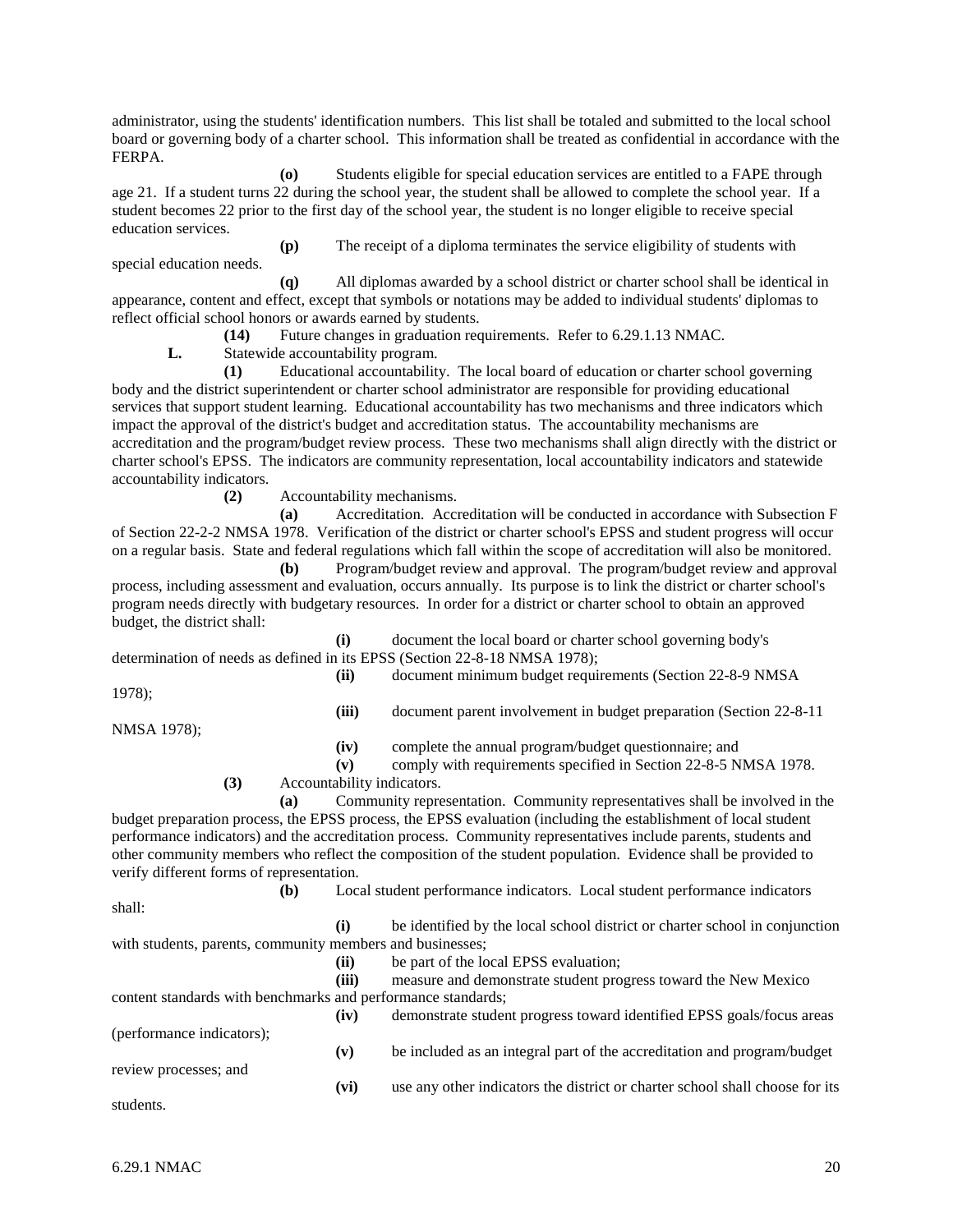**(c)** Statewide student performance indicators. Statewide student performance

indicators shall:

**(i)** be included as an integral part of the accreditation and program/budget

review processes;

**(ii)** be part of the local EPSS evaluation;

**(iii)** measure and demonstrate student progress toward the New Mexico

content standards with benchmarks and performance standards; **(iv)** communicate clearly to parents and the general public the students'

progress toward meeting the goals established by the district and school, or charter school; and **(v)** describe performance levels across the grade levels and across the

curriculum.

**M.** Statewide student assessment system. As stated in 22-2-8.13 NMSA 1978, students' knowledge and skills are assessed and evaluated though the New Mexico content standards with benchmarks and performance standards, the [New Mexico standards-based assessments (SBA)] system of assessments, and local measures.

**(1)** The statewide student assessment system. All public school students, with the exceptions indicated below, shall participate in the [SBA] system of assessments, which includes standards-based assessments in grades 3 through 8 and [grade 11] high school [and other tests, including short-cycle assessments in grades 9 and 10].

**(2)** Exceptions. Exceptions include special provisions and requirements for the assessment of English language learners and students with IEPs.

**(a)** English language learners. Students who have limited English language skills (i.e., students who are "English language learners") [as determined by the department's language assessment instrument (the New Mexico English language proficiency assessment - NMELPA)) as determined by the department-approved English language proficiency assessment shall participate in the statewide [testing] assessment program. The following considerations specify how assessment shall be conducted.

**(i)** Length of enrollment in U.S. schools. The options for participation of English language learners in the New Mexico standards-based assessment program depend on the length of time that the student has been enrolled in U.S. public schools. For students who are new to U.S. schools, the following applies: [If the student has not been in the school for a full academic year at the time of testing, the student's test results will not be included in the performance data used to determine the AYP of the school.] Students who are enrolled for the first year in a U.S. school may receive [a language] an exemption from the [SBA] system of assessments for [the reading subtest only] English language arts, including all subtests therein. [In this situation, the student's score on the NMELPA, if available, will be substituted for the reading subtest and will count toward the district or school's required 95 percent participation rate. If this option is chosen for a student, the language exemption for reading only indicator shall be completed on the SBA's student biogrid sheet]. In all other content areas of the [SBA] system of assessments, the student shall participate in the Spanish-language version of the assessment (if available and appropriate) or in the English-language version with accommodations provided, if they are determined to be appropriate by the local school's team, as described in (iii) of Subparagraph (a) of Paragraph (2) of Subsection M of 6.29.1.9 NMAC. For the subtests other than reading, the test completion status shall be student tested all sessions, and the types of accommodations that are provided, if any, shall be indicated  $[\Theta n]$  in the student [biogrid sheet] information system. Students who have been in U.S. schools for at least 12 months and less than three consecutive years shall participate in the statewide assessment program in one of three ways: the student may participate in the standard administration of the English-language version of the assessment without accommodations; the student may participate in the English-language version of the assessment with appropriate accommodations; or the student may participate in the standard administration of the Spanish-language version of the assessment, where available and appropriate. [Locally developed portfolio assessments are not permitted, under the terms of federal law.]

**(ii)** Waivers for home language assessment. Students who have been in U.S. schools for three or more consecutive years shall participate in the English-language version of the assessment with or without allowable accommodations, unless  $[a$  waiver request a request based on the determination of the local education agency to continue the testing of the student in the home language of Spanish and the request is approved by the secretary. If, after three consecutive years in U.S. schools, the district or charter school determines (on a case-by-case basis) that academic assessments in the student's home language of Spanish would yield more accurate and reliable information about the student's knowledge of a subject, the district or charter school may request a waiver from the secretary to continue to assess the student in the home language of Spanish. Approved waivers are effective for the current year only; annual waiver requests may be approved for a maximum of two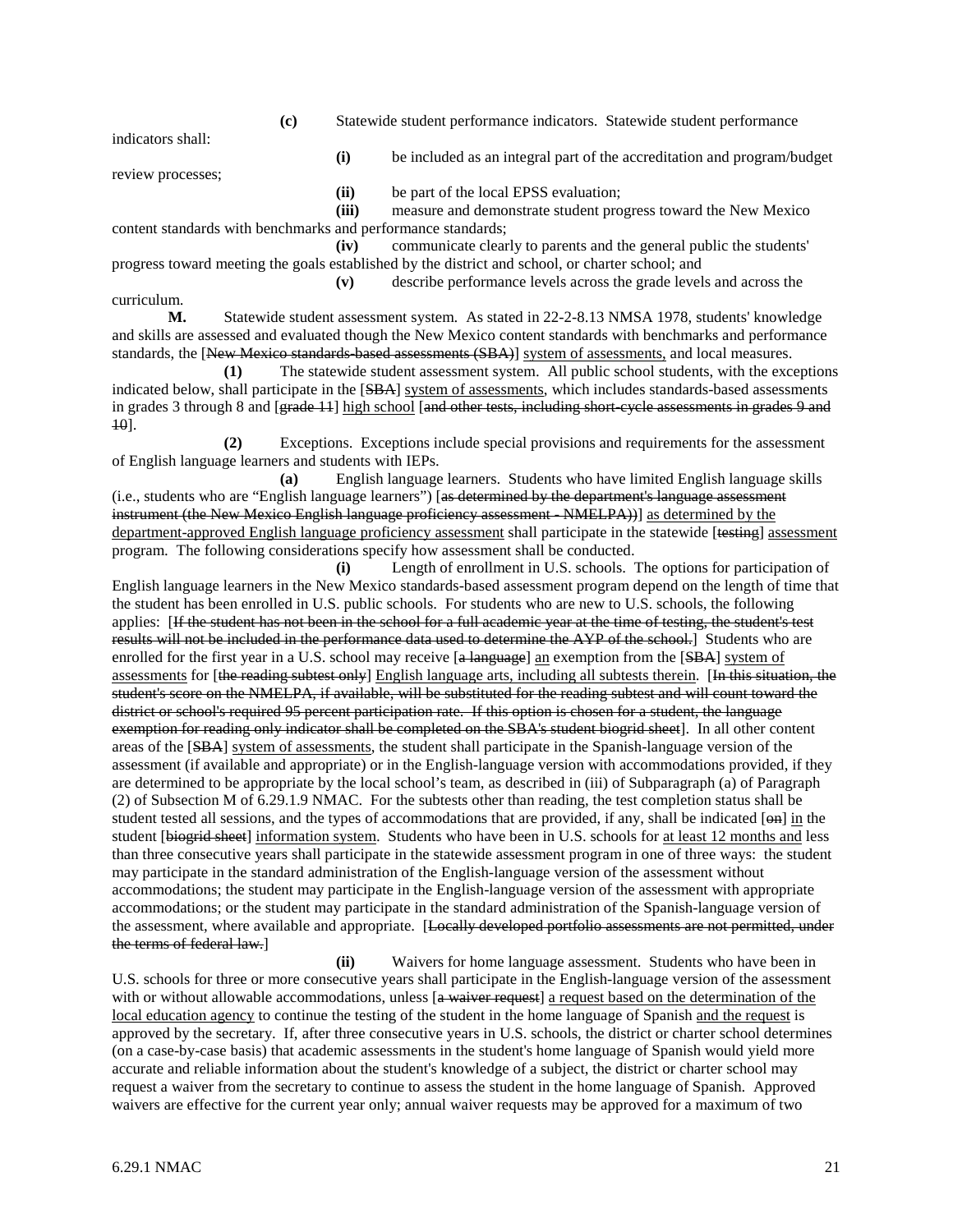years. The waiver request shall be submitted to the secretary for approval at least three months before the assessment, by the district's superintendent or the charter school administrator. The request shall include: [take the form of a memorandum that includes:] student name, student state identification number, school in which the student is currently enrolled, student's grade level, student's most recent department-approved English language proficiency [seores (from the NMELPA and date(s) of most recent NMELPA administration], assessment date and overall composite score, length of enrollment in U.S. schools, an indication of whether this is the first or second waiver request for the student, the reason or justification for the waiver request, and names of the school team members involved in the decision to request the waiver.

**(iii)** Accommodations. Districts and charter schools shall provide accommodations to English language learners after consideration of their appropriateness for the individual student. To determine the appropriateness of allowing accommodations, the district or charter school shall consider the student's level of proficiency in all domains of language (listening, speaking, reading, writing and comprehension) and the nature of the school's instructional program. The district or charter school shall ensure that students do not receive accommodations without current justification supported by data. District and school staff may obtain the technical assistance on procedures for accommodations from the department's district test coordinator's manual or from the department. Each school shall utilize a team to review individual student progress in order to determine accommodations. For students being served on an individualized education program (IEP) or Section 504 Plan, those teams (IEP or Section 504) will respectively determine appropriate test accommodations. For all other students, the school may use its student assistance team (SAT) or form another school-based team for this purpose, but the team shall be comprised of at least three school staff, including staff who are familiar with the student's abilities and language needs, standardized test procedures and valid ELL test accommodations. Team members may include: the student's bilingual multicultural education- or TESOL-endorsed teacher, the bilingual multicultural education program coordinator, the student's other teacher(s), administrators or school test coordinators, or the school counselor. The student's parent or guardian, the student and other staff members may be also included, as appropriate. The team shall base its decisions about appropriate accommodations on the following: annual review of the student's progress in attaining English proficiency, student's current English language proficiency, including the student's experience and time in U. S. schools, student's expected date for exiting English language learner accommodations, student's familiarity with the accommodation under consideration, the primary language of instruction used in the content area to be assessed and the length of time that the student has received instruction in that language, and the student's grade level. Written documentation of accommodation decisions made by the team shall be stored in the student's cumulative file and shall be reported to the department's bureau of assessment and evaluation.

**(b)** Students with IEPs. Students with IEPs who receive special education and related services shall participate in all statewide and district-wide assessments of student achievement or in stateapproved alternate assessments. Pursuant to Subsection E of 6.31.2.11 NMAC, 34 CFR 300.320 (a)(2)(ii) and 34  $CFR 300.320(a)(6)$ , the IEPs for such students shall specify which assessments each student will participate in and what, if any, accommodations or modifications in administration are needed to enable the student to participate. The IEPs for students who will not participate in a particular statewide or district-wide assessment shall meet stateapproved criteria, methods and instruments.

**(c)** Waiver of the [eleventh grade] high school [SBA] system of assessments (graduation requirement assessment).

**(i)** With the approval of the local board of education or charter school governing body, the local superintendent or charter school administrator may request written approval from the secretary to award a diploma to a student who has not passed the [eleventh grade] high school [SBA] system of assessments. The district or charter school shall document student attainment of required competencies through an alternative assessment procedure and shall submit such a request using the department's [*eleventh grade*] high school [*SBA*] *system of assessments waiver request* form. This form shall include: name of superintendent; district/school; mailing address; phone; fax; email address; name of a secondary contact person including the same information; date of submission; statement of applicable district or charter school policy, list of students for whom the waiver request is being made including: student name, school, date of board approval, and statement of whether or not competencies are documented through an alternative assessment; and rationale for request.

**(ii)** With appropriate documentation, a passing score on another state's graduation requirement assessment shall substitute for the [eleventh grade] high school [SBA] department-approved student achievement assessment.

**N.** Indigent identification and guidelines.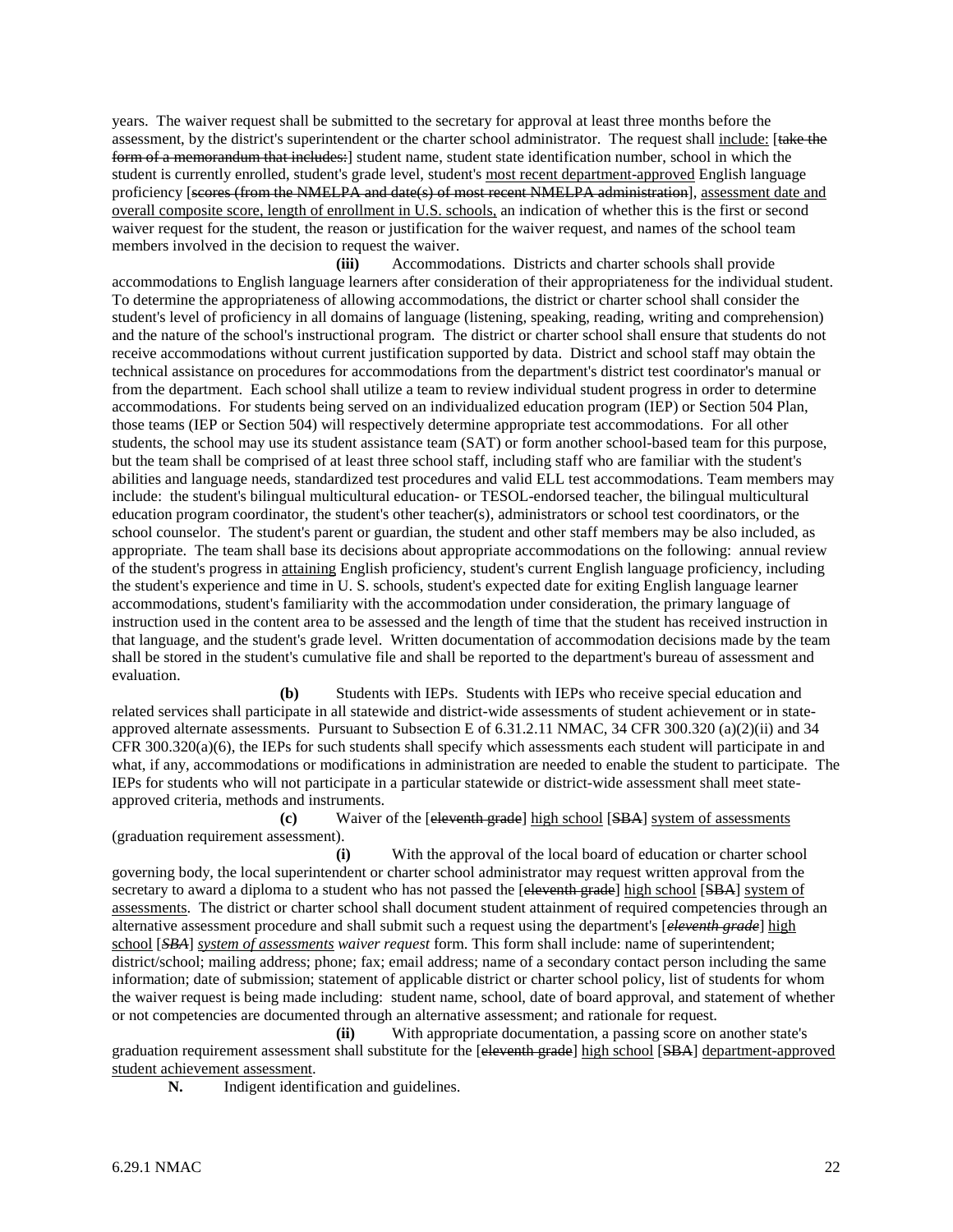**(1)** A student who has been deemed eligible for free or reduced-price school meals, or a student who has been identified by the children, youth and families department as being in the custody of the state, shall be deemed indigent for the purposes of remediation programs and damage of instructional materials, as discussed in Sections 22-2C-6 and 22-15-10 NMSA 1978.

**(2)** A parent or guardian of a student who has not applied for free or reduced-price school meals shall be notified in writing by the local school board or governing body of a charter school of the availability of remediation at no charge upon an eligibility determination for free or reduced-price school meals.

**O.** Emergency drills and practiced evacuations. **(1)** Emergency drills shall be conducted in each public school and private school in the state,

as follows:

**(a)** at least once per week during the first four weeks of the school year [, and at least once per month during the remainder of the school year];

 $[\textbf{(b)}]$  (i) [ $\textbf{[two]}$ ] one of these drills shall be a shelter-in-place  $[\textbf{d} \textbf{[t]}]$  drill, which includes preparation to respond to an active shooter;

[**(c)] (ii)** one of these drills shall be an evacuation drill;

[**(d)] (iii)** two of these drills shall be fire drills;

**(b)** [nine of these drills shall be fire drills, with one fire drill required each week

during the first four weeks of school; during the rest of the school year, each school shall conduct at least four more emergency drills, at least two of which shall be fire drills;

 $[\langle \mathbf{e} \rangle]$  (c) in locations where a fire department is maintained, a member of the fire department shall be requested to be in attendance during the emergency drills for the purpose of giving instruction and constructive criticism;

[**(f)**] **(d)** it shall be the responsibility of the person in charge of a school to carry out the provisions related to emergency drills.

**(2)** Requirements to comply and penalties for non-compliance:

**(a)** It shall be the responsibility of the superintendent of a school district, a charter school administrator or private school counterpart(s) to ensure that each school under the person's authority follows the requirements set forth in Subsection O of 6.29.1.9 NMAC.

**(b)** In the event that the person responsible for complying with Subsection O of 6.29.1.9 NMAC fails or refuses to comply with this subsection, the department may, in the case of a public school, take any action designed to ensure prompt corrective action or future compliance, including reporting the noncompliance to either the state fire marshal or to a local fire department. In the case of a private school, the department will report the non-compliance to either the state fire marshal or to a local fire department and may consider adverse licensure action.

**(c)** Failure or refusal to comply with the requirements in Subsection O of 6.29.1.9 NMAC for holding emergency drills shall constitute grounds to suspend or revoke the license of the person responsible for compliance. The due process procedures under the Uniform Licensing Act (Sections 61-1-1 through 61-1-31 NMSA 1978) shall apply.

**P.** School facilities and grounds. Pursuant to Subsection C of 6.29.1.9 NMAC (*Duties of the Superintendent*); Subsection D of 6.12.6.8 NMAC (*School District Wellness Policy*); and 6.19.3 NMAC (*Unsafe School Choice Option*), each school district or charter school shall ensure that all buildings, facilities and grounds provide a safe and orderly environment for public use; i.e., that they shall be:

(1) safe, healthy, orderly, clean and in good repair;<br>(2) in compliance with the Americans with Disabili

**(2)** in compliance with the Americans with Disabilities Act-Part III and state fire marshal regulations, Sections 59A-52-1 through 59A-52-25 NMSA 1978;

**(3)** safe for conducting experiments and school projects in all school laboratories and shops, as established in written school safety procedures which are reviewed annually; these procedures include, but are not limited to:

- **(a)** personal protective equipment;
- **(b)** adequate ventilation and electrical circuitry;
- **(c)** material safety data sheets;
- **(d)** body and eye washes; and
- **(e)** training appropriate for each teaching situation;

**(4)** the maximum number of occupants in a laboratory or shop teaching space shall be based

on the following:

**(a)** the number of work stations;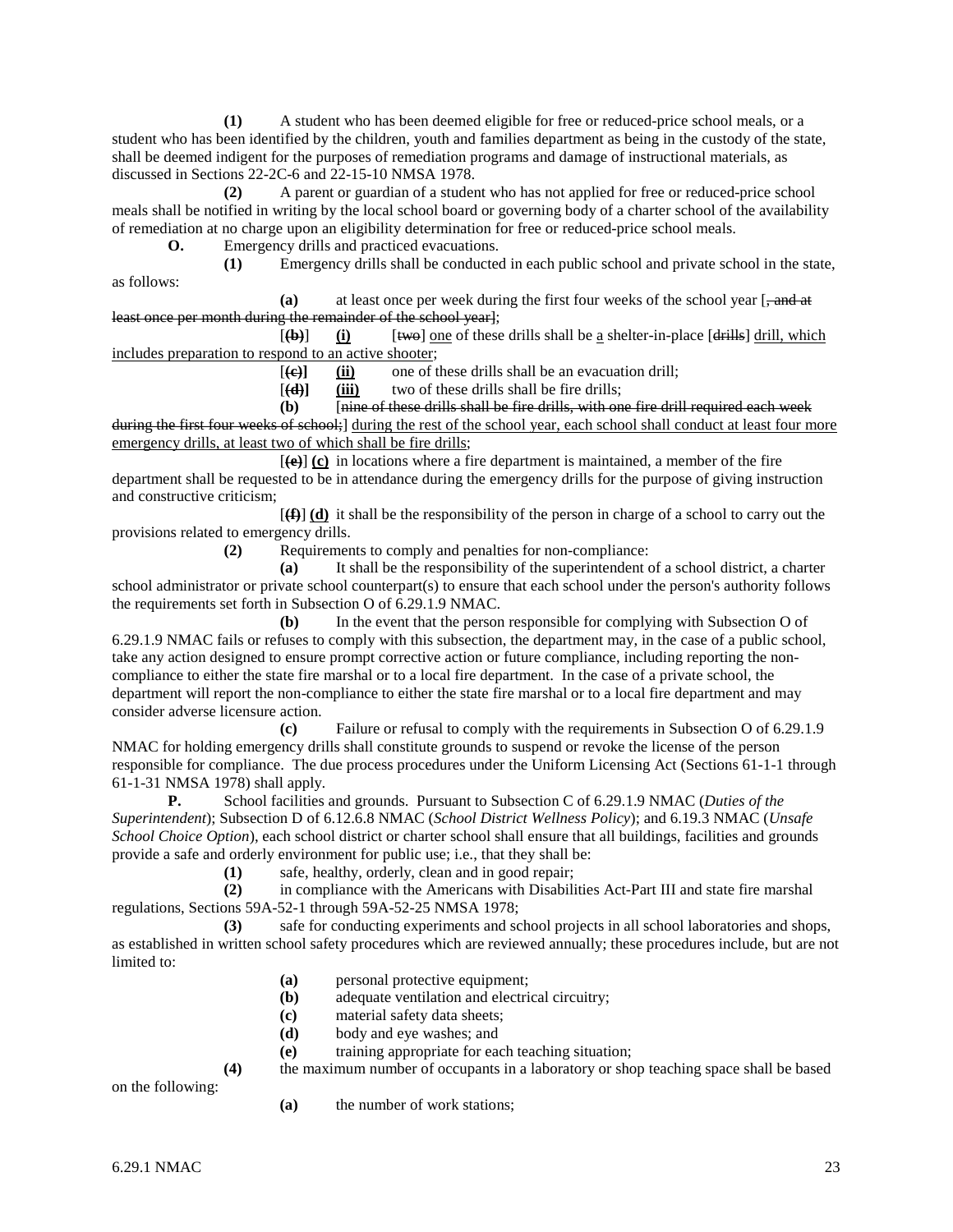- **(b)** the building and fire safety codes;
- **(c)** the design of the laboratory or shop teaching facility;
- **(d)** appropriate supervision and the special needs of students; and
- **(e)** all applicable OSHA regulations;

**(5)** appropriate procedures for the storing, handling and removal of toxic or dangerous substances shall be established and implemented; all school programs (including those areas noted above and custodial areas, art room, library and cafeteria) shall comply with standard safety practices and all applicable state and federal regulations;

**(6)** use of pesticides by districts and charter schools will be governed by the following standards:

**(a)** Definitions as used in this section:

**(i)** "Pesticide" means any substance or mixture of substances intended for preventing, destroying, repelling or mitigating any pest.

**(ii)** "Pest" means any living organism injurious to other living organisms, except humans, viruses, bacteria or other microorganisms in or on other living organisms other than plants, which is declared to be a pest pursuant to the Pesticide Control Act, Sections 76-4-1 through 76-4-39 NMSA 1978.

**(b)** Districts and charter schools will develop procedures for the implementation of pest management with consideration for reducing the possible impact of pesticide use on human health and the environment, including people with special sensitivities to pesticides. Procedures will include, but are not limited to, the following:

**(i)** No pesticide may be applied to public school property and no pest control device, as defined in the New Mexico Pesticide Control Act, may be used on public school property except those pesticides and devices currently registered for legal use in the state by the New Mexico department of agriculture.

**(ii)** No pesticide may be applied to public school property except by those persons certified in the applicable category and currently licensed by the New Mexico department of agriculture or by employees under their direct supervision.

**(iii)** Pesticides will only be applied in or on the outside of school buildings when a pest is present, and will not be applied on a regular or calendar basis unless it is to treat an infestation and is a part of a pest management system being implemented to address a particular target pest. A pest is considered to be present when it is observed directly or can reasonably be expected to be present based on finding evidence, such as droppings, body parts, or damage that is typically done by the pest. This section of the regulation does not apply to pre-construction termite treatments or the use of outdoor herbicides.

**(iv)** Pesticides that are applied in a liquid, aerosolized or gaseous form through spraying, aerosol cans, bombs, fumigation or injections into the ground, foundation or plants will not be applied on public school property when students, staff or visitors are present, or may reasonably be expected to be present within 6 hours of the application. In emergency cases, where a pest infestation threatens the health or safety of the occupants of public school property, and which requires the immediate application of a pesticide to remediate, students, staff and other school occupants will be removed from the treatment area prior to the application. Small amounts of gel or liquid pesticides applied to cracks and crevices or baits used to treat pest infestation are exempt from this section.

**(v)** At the beginning of each year, and when new students register, schools will develop a list of parents and guardians who wish to be notified prior to pesticide application during the school year. These parents/guardians will be notified in writing prior to pesticide application. General notification of anticipated pesticide applications will occur by posting or dissemination of notices, by oral communication or other means of communication. In emergency cases where a pest infestation threatens the health or safety of the occupants of public school property, no pre-notification is required. Immediately following the application of a pesticide in emergency cases, signs will be posted indicating an application was made.

**(vi)** Written records of pesticide applications will be kept for three years at each school site and be available upon request to parents, guardians, students, teachers and staff.

**(vii)** If any part of Paragraph (6) of Subsection P of 6.29.1.9 NMAC is found to be in conflict with the provisions of the Pesticide Control Act, the remainder of the regulation will remain

in full force and effect.

**Q.** School district budgeting. Section 22-8-4 NMSA 1978 requires the department to prescribe forms for, supervise and control the preparation of all budgets of all public schools and school districts, and to compile accurate information concerning public school finance and administration. Sections 22-8-5 through 22-8-12.1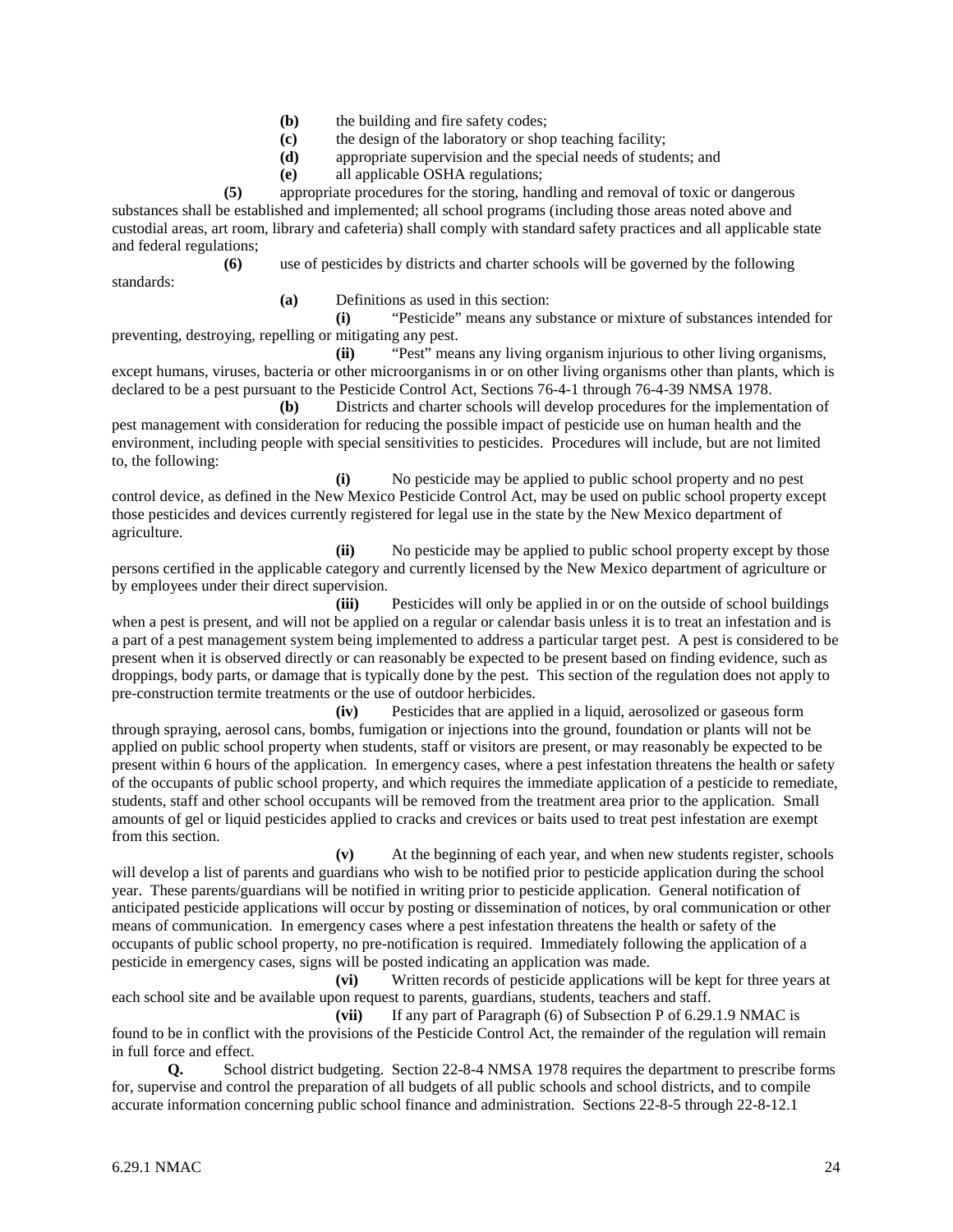NMSA 1978 set out specific budget preparation and submission requirements for the department, public schools and public school districts. Regulations governing budgeting and accounting for New Mexico public schools and school districts are set out in 6.20.2 NMAC.

**R.** Final course and other student grade changes. Any changes to students' course or other grades shall be governed by the state rule, *"Final Course and Other Student Grade Changes"* (6.30.10 NMAC). [6.29.1.9 NMAC - Rp, 6.30.2.10 NMAC, 6/30/2009; A, 02-12-2010; A, 10/31/2011; A, 2/28/2017; A, 07/25/2017; A, 12/15/2020]

# **6.29.1.11 PROGRAM REQUIREMENTS:**

**A.** Curriculum.

**(1)** Local curricula shall be aligned with the applicable New Mexico content standards with benchmarks and performance standards. In accordance with Section 22-13-1.6 NMSA 1978, each school district shall align its curricula to meet the state standards for each grade level and subject area so that students who transfer between public schools within the school district receive the same educational opportunity within the same grade or subject area. Each school district's aligned grade level and subject area curricula shall be in place for mathematics by the 2009-2009 school year.

**(2)** Adopted instructional materials shall support the aligned local curricula. The state standards revision cycle, the local curriculum cycle and the instructional materials cycle shall be aligned and sequenced to provide standards-based curricula that are supported by aligned instructional materials. At the completion of each standards revision cycle, the standards-based state assessment program shall be reviewed to determine the need for realignment.

**(3)** All courses offered for credit shall have written, delivered, assessed and sequential curriculum.

**(4)** Written and delivered curricula shall be congruent, state what students should know and be able to do, and include an assessment process.

**(5)** The curricula shall be assessed as part of the EPSS process.

**(6)** The curricula shall support the EPSS.

**B.** Subject areas. The district or charter school shall be in compliance with subject area requirements as specified in Section 22-13-1 NMSA 1978.

**(1)** The department shall require instruction in specific subject areas as provided in Paragraphs (2) through (7) of Subsection B of 6.29.1.11 NMAC. Any public school or school district failing to meet these minimum requirements shall not be accredited by the department.

**(2)** All kindergarten through third grade classes shall provide daily instruction in reading and language arts skills, including phonemic awareness, phonics and comprehension; and in mathematics. Students in kindergarten and first grades shall be screened and monitored for progress in reading and language arts skills, and students in second grade shall take diagnostic tests on reading and language arts skills.

**(3)** All first, second and third grade classes shall provide instruction in art, music and a language other than English, and instruction that meets content standards, benchmarks and performance standards shall be provided in science, social studies, physical education and health education.

**(4)** In fourth through eighth grades, instruction that meets academic content and performance standards shall be provided in the following subject areas:

**(a)** reading and language arts skills, with an emphasis on writing and editing for at least one year and an emphasis on grammar and writing for at least one year;

- **(b)** mathematics;
- **(c)** a language other than English;
- **(d)** communication skills;
- **(e)** science;
- **(f)** art;
- **(g)** music;
- **(h)** social studies;
- **(i)** New Mexico history;
- **(j)** United States history;
- **(k)** geography;
- **(l)** physical education; and
- **(m)** health education.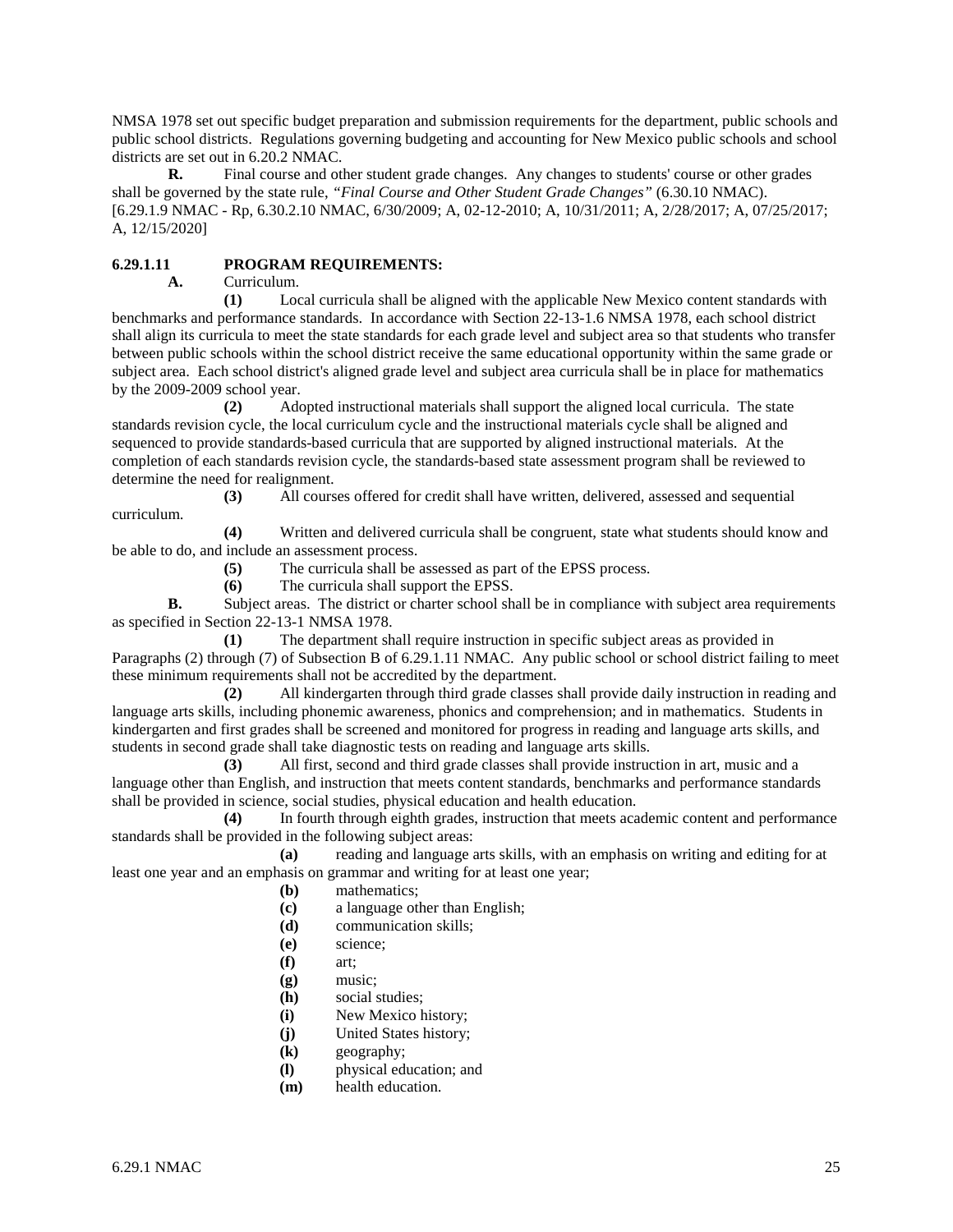**(5)** In eighth grade, algebra I shall be offered in regular classroom settings, through online courses or agreements with high schools.

**(6)** In fourth through eighth grades, school districts and charter schools shall offer electives that contribute to academic growth and skill development, and provide career and technical education.

**(7)** In ninth through twelfth grades, instruction that meets academic content and performance standards shall be provided in health education, including:

**(a)** age appropriate sexual abuse and assault awareness and prevention training that meets department standards developed in consultation with the federal centers for disease control and prevention that are based on evidence-based methods that have proved to be effective;

**(b)** lifesaving skills training that follows nationally recognized guidelines for handson, compression only, psychomotor skills (skills that use hands-on practice to support cognitive learning) cardiopulmonary resuscitation training including:

**(i)** use of a course curriculum, which allows for demonstration of competency in performing cardiopulmonary resuscitation and associated skills;

**(ii)** training that conforms to the most recent, national, evidence-based guidelines established by the American heart association, the American red cross, or another nationally recognized, NM public education department-approved non-profit organization;

(iii) training to recognize the signs of a heart attack;

**(iv)** training on use of an automated external defibrillator; and

**(v)** training on how to perform the Heimlich maneuver for choking

victims;

**(c)** lifesaving skills training that may use the following instructors if qualified to teach hands-on psychomotor skills cardiopulmonary resuscitation training:

- **(i)** school nurses;
- **(ii)** health teachers;
- **(iii)** athletic department personnel as instructors; and

**(iv)** any qualified volunteers, as defined by 6.50.18.8 NMAC, providing

training at no cost to the school district that the school district determines to be eligible to offer instruction as prescribed in Subparagraph (b) of Paragraph (7) of Subsection B of 6.29.1.11 NMAC including, but not limited to, emergency medical technicians, paramedics, police officers, firefighters, representatives of the American heart association or the American red cross, or other similarly qualified individuals;

**(d)** training and instructional materials related to Subparagraph (b) of Paragraph (7) of Subsection B of 6.29.1.11 NMAC in both English and Spanish to include:

**(i)** materials, equipment and services that are needed as part of the instruction obtained on loan from state-recognized organizations, such as the New Mexico heart institute; and

donations; and

**(ii)** materials, equipment and services received by schools as in-kind

**(e)** combined instruction, whereby school districts and charter schools may work with other school districts and charter schools to provide the training or with a regional education cooperative to provide or facilitate the training.

**(8)** The requirements as prescribed in Subparagraph (b) of Paragraph (7) of Subsection B of 6.29.1.11 NMAC for health education shall not be required for students in grades nine through 12 who are enrolled in a virtual charter school.

**(9)** A school district or charter school may submit a waiver request to the department for the requirement as prescribed in Subparagraph (b) of Paragraph (7) of Subsection B of 6.29.1.11 NMAC for health education for a student receiving special education supports and services pursuant to the IDEA or Section 504 of the federal Rehabilitation Act in grades nine through 12 with a disability as documented through an individualized education program (IEP) if the requirement as prescribed in Subparagraph (b) of Paragraph (7) of Subsection B of 6.29.1.11 NMAC cannot be reasonably met with accommodations for a given student.

**(10)** In every grade, inquiry-based laboratory components are at the core of the science program, and shall be woven into every lesson and concept strand. For required science units in grades nine through twelve, "laboratory component" means an experience in the laboratory, classroom or the field that provides students with opportunities to interact directly with natural phenomena or with data collected by others using tools, materials, data collection techniques and models. Throughout the process, students shall have opportunities to design investigations, engage in scientific reasoning, manipulate equipment, record data, analyze results and discuss their findings. The laboratory component comprises at least 40 per cent of the unit's instructional time. All science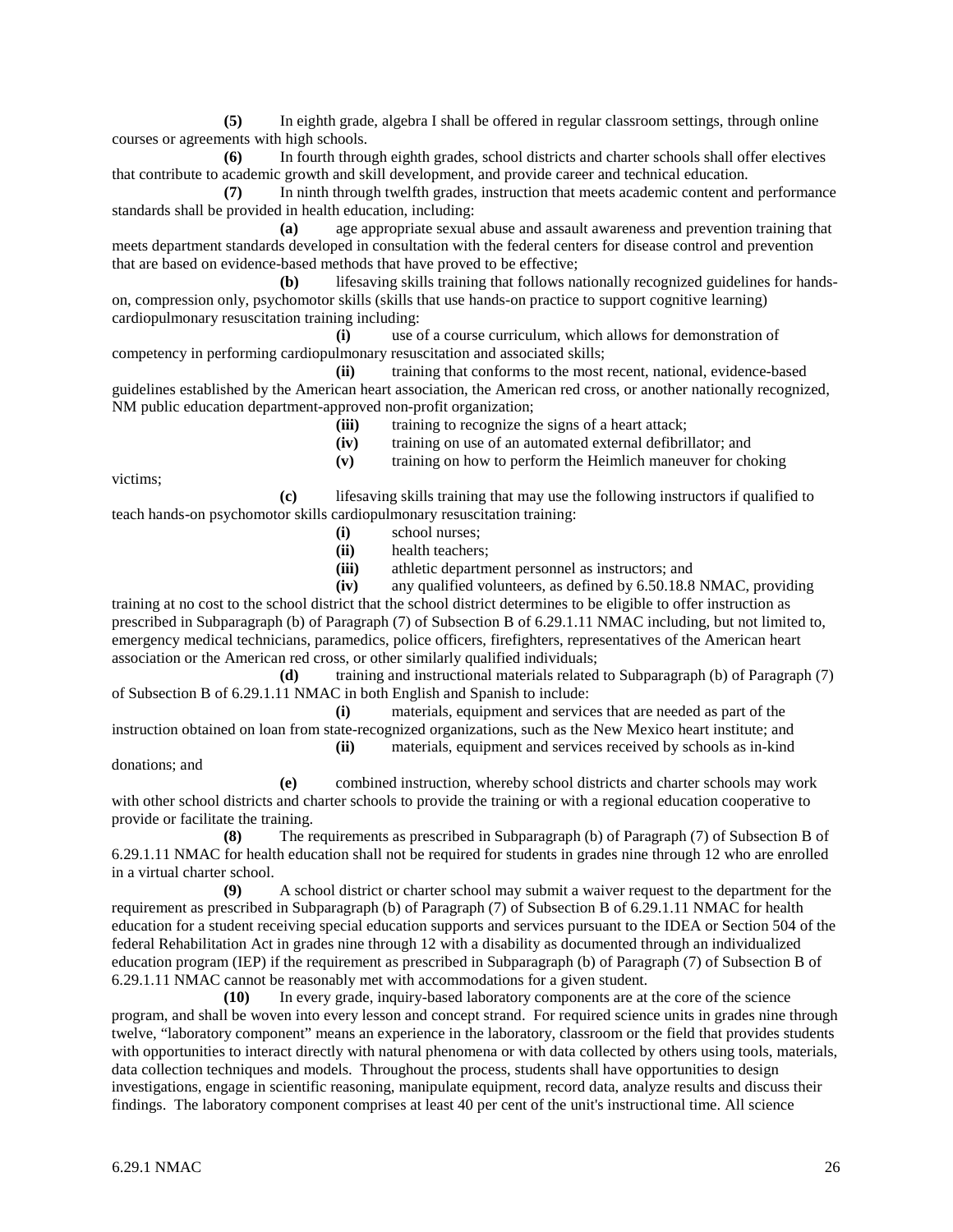classes that include dissection activities as part of the curriculum shall provide virtual dissection techniques as alternative activities for any student who is opposed to real dissections for ethical, moral, cultural or religious reasons. Alternative techniques shall approximate the experience of real dissection activities as closely and appropriately as possible. A virtual dissection technique means carrying out dissection activities using computer two-dimensional or three-dimensional simulations, videotape or videodisk simulations, take-apart anatomical models, photographs or anatomical atlases.

**C.** Bilingual multicultural education. Bilingual multicultural education programs shall be provided to meet the identified educational and linguistic needs of linguistically and culturally different students, including Native American children, and other students who may wish to participate, in grades K-12, with priority to be given to programs in grades K-3. These programs shall:

**(1)** provide services in accordance with the Bilingual Multicultural Education Act (Sections 22-23-1 through 6 NMSA 1978) and the Bilingual Multicultural Education Program Regulation (Sections 6.32.2.7 through 6.32.2.11 NMAC);

**(2)** be implemented in accordance with the identified needs of qualifying culturally and linguistically different students and ensure equal educational opportunities;

**(3)** be assessed as part of the EPSS process; and

**(4)** support the local curriculum and EPSS.

**D.** Career and technical education (CTE). Career and technical education programs for both elementary and secondary levels shall:

**(1)** be in accordance with Section 22-14-1 through 22-14-30 NMSA 1978 and the Carl Perkins Act;

**(2)** provide exploratory and skill development program offerings;

**(3)** ensure students' mastery of the New Mexico career and technical education content standards with benchmarks and performance standards;

- **(4)** include competency-based applied learning;
- **(5)** be assessed as part of the EPSS process; and
- **(6)** support the local curriculum and the EPSS.

**E.** School health. School health programs provide opportunities for all students to develop healthy behaviors. Districts and charter schools shall provide or make provisions for school health programs that address the health needs of students and staff. Districts and charter schools shall provide the following programs: health education, physical education, health services and school counseling. Additional programs may include: nutrition, staff wellness, family-school-community partnerships, healthy environment and psychological services. These programs shall:

1978;

- **(1)** be in accordance with Section 22-10A-34 and Section 24-5-1 through 24-5-6 NMSA
- **(2)** provide education and skill development program offerings;

**(3)** provide community partnerships which help to achieve the goal of healthy students and

staff;

- **(4)** be assessed as part of the EPSS process; and
- **(5)** support the local curriculum and EPSS.

**F.** Special education. Special education is specially-designed instruction that is provided at no cost to parents to meet the unique needs of a student with a disability, as defined in the IDEA regulations (34 CFR Part 300 and state special education regulations (6.31.2 NMAC). Special education programs shall:

**(1)** provide specially-designed instruction in career and technical education and travel training for students whose IEPs require such services;

(2) provide instruction to students placed on homebound services as per their IEP; and provide instruction in state-supported educational programs, hospitals, institutions a

**(3)** provide instruction in state-supported educational programs, hospitals, institutions and other settings. As set forth in the state special education regulations at Paragraph (15) of Subsection C of 6.31.2.7 NMAC, special education may include speech-language pathology services consisting of specially-designed instruction that is provided to enable a student with a disability, as recognized under IDEA, to have access to the general curriculum and to meet the educational standards of the public agency that apply to all children;

**(4)** provide instruction, in accordance with Subsection D of Section 22-13-1 NMSA 1978, for the unique needs of gifted and talented students;

- **(5)** be assessed as part of the EPSS process; and
- **(6)** support the local curriculum and EPSS.